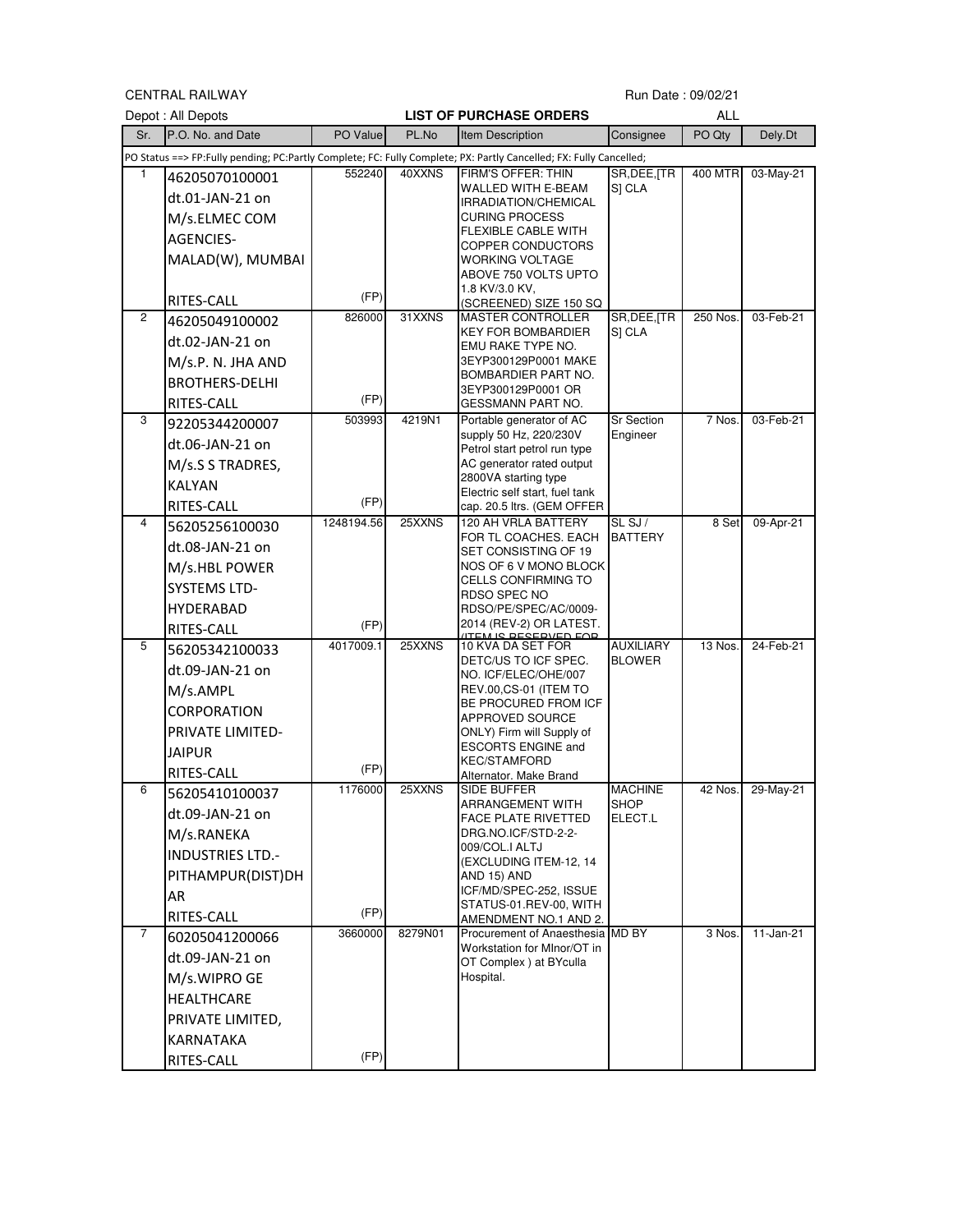| 8  | 56205619100102                       | 723923.2   | 25XXNS  | DRAW GEAR GENERAL                                                 | <b>MACHINE</b>                 | 26 Nos.  | 04-Mar-21 |
|----|--------------------------------------|------------|---------|-------------------------------------------------------------------|--------------------------------|----------|-----------|
|    | dt.18-JAN-21 on                      |            |         | ARRANGEMENT TO<br>DRAWING NO. ICF/SK-2-1-                         | <b>SHOP</b><br>ELECT.L         |          |           |
|    | M/s.CHAMUNDA                         |            |         | 011, COL. III ALT-Y AND                                           |                                |          |           |
|    | FORGINGS (P) LTD.-                   |            |         | RDSO SPECN. C-9509 RE                                             |                                |          |           |
|    | <b>LUDHIANA</b>                      |            |         | 02. THE DRAFT KEY<br>COTTER TO BE TIE UP                          |                                |          |           |
|    | RITES-CALL                           | (FP)       |         | WITH A WIRE ROPE WITH<br>DRAET KEV                                |                                |          |           |
| 9  | 80215003200141                       | 2345580    | 46XXN01 | High Speed Oil (HSD)                                              | Sr. Section                    | 36000    | 31-Mar-21 |
|    | dt.19-JAN-21 on                      |            |         | Confirming to IS: 1460<br>(Latest Revision) Note :-               | Engineer                       | LTR      |           |
|    | M/s.RELIANCE                         |            |         | The supply of products will                                       |                                |          |           |
|    | <b>INDUSTRIES LTD-NAVI</b>           |            |         | be subject to<br>deviations/relaxations as                        |                                |          |           |
|    | <b>MUMBAI</b>                        |            |         | may be authorized by MOP                                          |                                |          |           |
|    | RITES-CALL                           | (FP)       |         | & NG from time to time.                                           |                                |          |           |
| 10 | 92205726200048                       | 3733935    | 4390N01 | Procurements of 79 nos All<br>in one PC Hardware                  | <b>DRM</b><br><b>IPERSONNE</b> | 79 Nos.  | 04-Feb-21 |
|    | dt.22-JAN-21 on                      |            |         | Specification: Intel Core i5,                                     | L] MB                          |          |           |
|    | M/s.VINEET                           |            |         | window 10 Professional, 8<br>GB RAM, 1000 GB HDD,                 |                                |          |           |
|    | <b>ENTERPRISES,</b>                  |            |         | HP 600 G3 AIO i5 Win 10P                                          |                                |          |           |
|    | <b>MUMBAI</b>                        |            |         | 813 21.5'NT (hp) with 3 year                                      |                                |          |           |
|    | RITES-CALL                           | (FP)       |         | onsite comprehensi                                                |                                |          |           |
| 11 | 38203440100042                       | 970200     | 33XXNS  | Phonic Wheel (Toothed<br>Wheel) to Knorr Bremse                   | <b>CWM</b><br>WHEEL            | 165 Nos. | 15-Mar-21 |
|    | dt.06-JAN-21 on                      |            |         | Part No. 1.2.748 or Faiveley                                      | <b>SHOP MTN</b>                |          |           |
|    | M/s.ESCORTS                          |            |         | Part No. 1/604545 or similar<br>and conforming to RDSO            |                                |          |           |
|    | LIMITED-FARIDABAD                    |            |         | Spec. No. RDSO/2011/CG-                                           |                                |          |           |
|    |                                      | (FP)       |         | 04 (Rev-1), Amdt-1.                                               |                                |          |           |
| 12 | <b>RITES-CALL</b>                    | 1063974.48 | 25XXNS  | FRP WINDOW ASSEMBLY                                               | <b>ERECTION</b>                | 273 Nos. | 24-Feb-21 |
|    | 56205427100036                       |            |         | 2'0" WIDE TO                                                      | <b>NO.2</b>                    |          |           |
|    | dt.09-JAN-21 on<br>M/s.CALSTAR STEEL |            |         | DRG.NO.RDSO/SKETCH-<br>96070, ALT-1 (EXCEPT                       |                                |          |           |
|    | LTD-KOLKATA                          |            |         | ITEMS 4 TO 7) AND WITH                                            |                                |          |           |
|    | RITES-CALL                           | (FP)       |         | RDSO/SPECN.NO.<br>RDSO/2007/CG-02, REV.01                         |                                |          |           |
| 13 | 27205024100093                       | 33344640   | 25XXNS  | <b>BODY SHELL ASSEMBLY</b>                                        | <b>ERECTION</b>                | 5 Set    | 13-Jul-21 |
|    | dt.13-JAN-21 on                      |            |         | COMPLETE FOR DETC/US NO.2                                         |                                |          |           |
|    | M/s.RAILTECH                         |            |         | TO DRG. NO. DETC/US-1-0-<br>001 ALT-M (2 SHEETS)                  |                                |          |           |
|    | <b>TECHNOLOGIES</b>                  |            |         | AND ELW/BSL SPEC. NO.                                             |                                |          |           |
|    | <b>PRIVATE LIMITED-</b>              |            |         | ELW/BSL/SPEC/M-128.<br>(Item to be procured from                  |                                |          |           |
|    | KAPURTHALA                           |            |         | CLW approved sources for 3-                                       |                                |          |           |
|    | RITES-CALL                           | (FP)       |         | Phase locomotive Sh                                               |                                |          |           |
| 14 | 42205011100096                       | 666700     | 31XXN01 | Main Silicon Rectifier unit                                       | DEE TRS                        | 1 Nos.   | 31-Mar-21 |
|    | dt.13-JAN-21 on                      |            |         | with ICF Specn. No.<br>ICF/ELEC/021 Rev. A CS2                    | KALWA                          |          |           |
|    | M/s.RUTTONSHA                        |            |         | & Drg. No. ICF SK/7-1-068.                                        |                                |          |           |
|    | <b>INTERNATIONAL</b>                 |            |         |                                                                   |                                |          |           |
|    | <b>RECTIFIER LTD.-</b>               |            |         |                                                                   |                                |          |           |
|    | <b>HALOL</b>                         |            |         |                                                                   |                                |          |           |
|    | RITES-CALL                           | (FP)       |         |                                                                   |                                |          |           |
| 15 | 85196626200011                       | 955000     | 67XXNS  | Diesel Forklift Truck, Lift                                       | <b>SHOP</b>                    | 1 Nos.   | 03-Feb-21 |
|    | dt.13-JAN-21 on                      |            |         | Height H (m)- $5.1 - 5.5$ ,<br>Model no. GX 300D Similar [ELEC] V | SUPDTT                         |          |           |
|    | M/s.GODREJ AND                       |            |         | make of Voltas, model no.                                         |                                |          |           |
|    | <b>BOYCE</b>                         |            |         | DVX-30 / Toyota model no.<br>FDZN30.                              |                                |          |           |
|    | <b>MANUFACTURING</b>                 |            |         |                                                                   |                                |          |           |
|    | COMPANY LIMITED,                     |            |         |                                                                   |                                |          |           |
|    | <b>MUMBAI</b>                        |            |         |                                                                   |                                |          |           |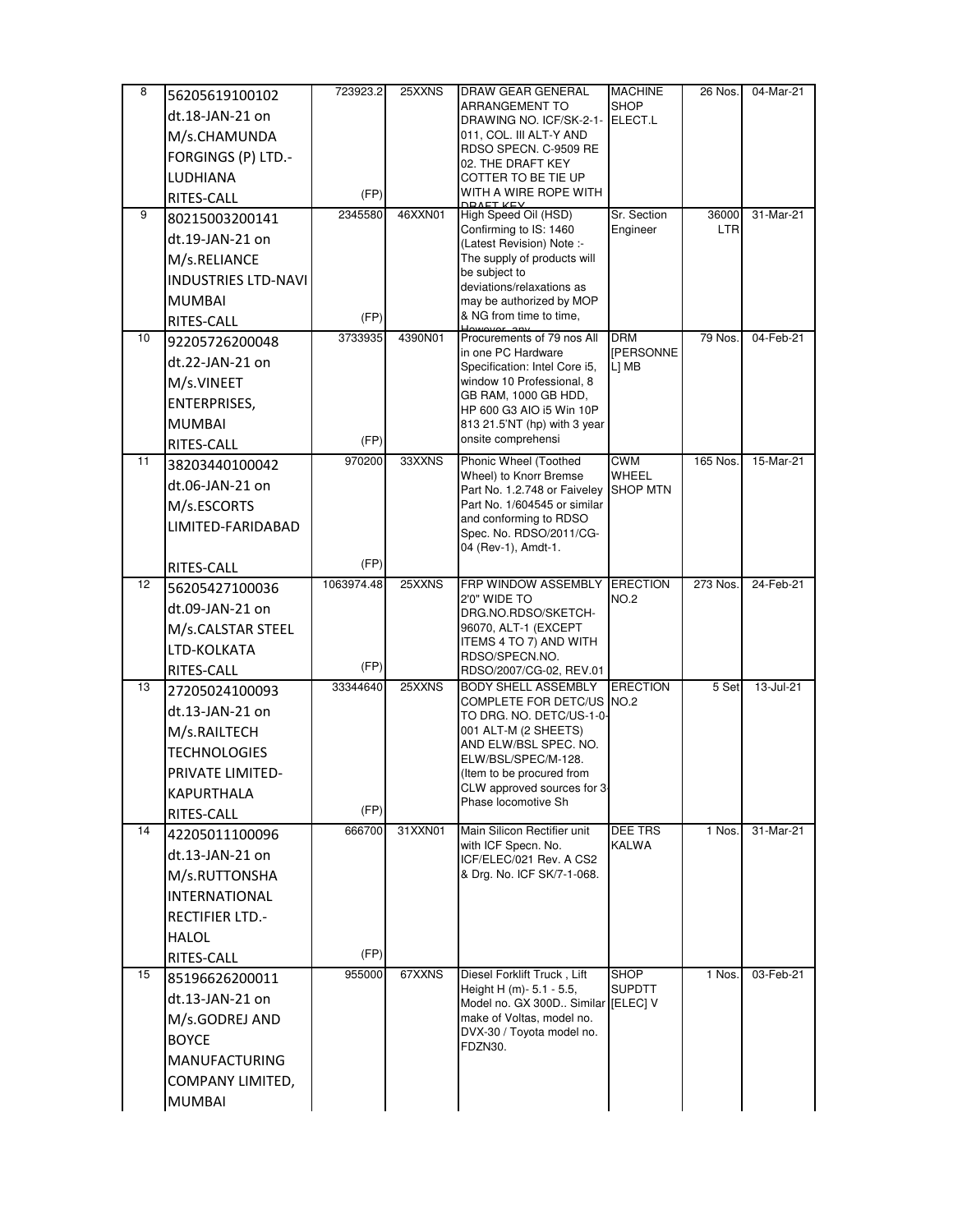| 16<br>6870474.24<br>31XXNNS<br><b>SET OF SCHAKU</b><br>EMU<br>21 Set<br>14-May-21<br>42205006100105<br><b>REHALS</b><br>COUPLER ASSEMBLY.<br>dt.14-JAN-21 on<br><b>MTN</b><br><b>SEMI PERMANENT</b><br>M/s.SANROK<br><b>COUPLER END 'A' WITH</b><br><b>BEARING BRACKET AND</b><br>ENTERPRISES-<br><b>SEMI PERMANENT</b><br>FARIDABAD<br>COUPLER END 'B' WITH<br><b>BEARING BRACKET TO</b><br>(FC)<br>RITES-CALL<br>DDCO CDECIEICATION NA<br>17<br>2334245.76<br>31XXNNS<br>SET OF SCHAKU<br>EMU<br>9 Set<br>14-May-21<br>42205006100106<br><b>REHALS</b><br>COUPLER ASSEMBLY.<br>dt.14-JAN-21 on<br><b>SEMI PERMANENT</b><br><b>MTN</b><br>COUPLER END 'A' WITH<br>M/s.FRONTIER ALLOY<br><b>BEARING BRACKET AND</b><br>STEELS LTD-KANPUR<br><b>SEMI PERMANENT</b><br><b>COUPLER END 'B' WITH</b><br><b>BEARING BRACKET TO</b><br>(FP)<br>RITES-CALL<br>DDCA CDEAIEIANTIAN NA<br>1493951.98<br>18<br>9379N001<br>VNPRF140-A70-44, single<br>DRM [W]<br>90 Nos.<br>18-Apr-21<br>93205399100026<br>crystal probe for Rail tester,<br><b>BSL</b><br>dt.18-JAN-21 on<br>70 deg 2 Mhz. Accepted<br>make: EECI<br>M/s.PRANAV<br><b>INDUSTRIAL</b><br>CORPORATION-<br>THANE<br>(FP)<br>9379N002<br>VNR8A018 spring for<br>RITES-CALL<br>DRM [W]<br>carriage assembly Accepted<br><b>BSL</b><br>50 Nos.<br>18-Apr-21<br>make: EECI<br>VNF10A15 BAT-3JB,<br>9379N003<br>Rechargeable Li-on Battery<br>pack for DS 3JB Accepted<br>DRM [W]<br>make: EECI<br><b>BSL</b><br>2 Nos.<br>18-Apr-21<br>9379N004<br>VNPRFA38 TR-0-44, Zero<br>Degree Probe 4 Mhz for<br>dual Rail Tester Accepted<br>DRM [W]<br>make: EECI<br><b>BSL</b><br>18-Apr-21<br>40 Nos.<br>DRT SRT TxRx BNC to<br>9379N005<br>BNC cable for connecting<br>JB to Machine Accepted<br>make: EECI<br>DRM [W]<br>BSL<br>30 Nos.<br>18-Apr-21<br>9379N006<br>VNR8A010 Wear Shoe<br>DRM [W]<br>Central Accepted make:<br><b>BSL</b><br>20 Nos.<br>18-Apr-21<br><b>EECI</b><br>VNR8A009 Wear Shoe (GF)<br>9379N007<br>DRM [W]<br>Accepted make: EECI<br>BSL<br>80 Nos.<br>18-Apr-21<br>9379N008<br>VNR7S042 Guide Roller<br>DRM [W]<br>Bush (Without Bearing)<br><b>BSL</b><br>100 Nos.<br>18-Apr-21<br>Accepted make: EECI<br>9379N009<br>37 Degree angle probe 2<br>MHz Single crystal<br>(20%D720 mm) with BNC<br>connector code-<br>VNPRF141, EEC Make for<br>DWT (DS-322 Accepted<br>DRM [W]<br>make: EECI<br><b>BSL</b><br>4 Nos.<br>18-Apr-21<br>VNCXM009 Type PKBB-2<br>9379N010<br>Connector Cable BNC to<br>BNC 2mtrs Length Accepted DRM [W]<br>make: EECI<br>BSL<br>50 Nos.<br>18-Apr-21<br>9379N011<br><b>VNPRAE01 - TR-0-AT, 2</b><br>Mhz, 18 mm dia 0 deg.<br>Probe for AT Weld Testing,<br>with 2 mtrs potted cable<br>Accepted make: EECI<br>DRM [W]<br>BSL<br>15 Nos.<br>18-Apr-21 | RITES-CALL RITES-IC | (FP) |  |  |  |
|------------------------------------------------------------------------------------------------------------------------------------------------------------------------------------------------------------------------------------------------------------------------------------------------------------------------------------------------------------------------------------------------------------------------------------------------------------------------------------------------------------------------------------------------------------------------------------------------------------------------------------------------------------------------------------------------------------------------------------------------------------------------------------------------------------------------------------------------------------------------------------------------------------------------------------------------------------------------------------------------------------------------------------------------------------------------------------------------------------------------------------------------------------------------------------------------------------------------------------------------------------------------------------------------------------------------------------------------------------------------------------------------------------------------------------------------------------------------------------------------------------------------------------------------------------------------------------------------------------------------------------------------------------------------------------------------------------------------------------------------------------------------------------------------------------------------------------------------------------------------------------------------------------------------------------------------------------------------------------------------------------------------------------------------------------------------------------------------------------------------------------------------------------------------------------------------------------------------------------------------------------------------------------------------------------------------------------------------------------------------------------------------------------------------------------------------------------------------------------------------------------------------------------------------------------------------------------------------------------------------------------------------------------------------------------------------------------------------------------------------------|---------------------|------|--|--|--|
|                                                                                                                                                                                                                                                                                                                                                                                                                                                                                                                                                                                                                                                                                                                                                                                                                                                                                                                                                                                                                                                                                                                                                                                                                                                                                                                                                                                                                                                                                                                                                                                                                                                                                                                                                                                                                                                                                                                                                                                                                                                                                                                                                                                                                                                                                                                                                                                                                                                                                                                                                                                                                                                                                                                                                      |                     |      |  |  |  |
|                                                                                                                                                                                                                                                                                                                                                                                                                                                                                                                                                                                                                                                                                                                                                                                                                                                                                                                                                                                                                                                                                                                                                                                                                                                                                                                                                                                                                                                                                                                                                                                                                                                                                                                                                                                                                                                                                                                                                                                                                                                                                                                                                                                                                                                                                                                                                                                                                                                                                                                                                                                                                                                                                                                                                      |                     |      |  |  |  |
|                                                                                                                                                                                                                                                                                                                                                                                                                                                                                                                                                                                                                                                                                                                                                                                                                                                                                                                                                                                                                                                                                                                                                                                                                                                                                                                                                                                                                                                                                                                                                                                                                                                                                                                                                                                                                                                                                                                                                                                                                                                                                                                                                                                                                                                                                                                                                                                                                                                                                                                                                                                                                                                                                                                                                      |                     |      |  |  |  |
|                                                                                                                                                                                                                                                                                                                                                                                                                                                                                                                                                                                                                                                                                                                                                                                                                                                                                                                                                                                                                                                                                                                                                                                                                                                                                                                                                                                                                                                                                                                                                                                                                                                                                                                                                                                                                                                                                                                                                                                                                                                                                                                                                                                                                                                                                                                                                                                                                                                                                                                                                                                                                                                                                                                                                      |                     |      |  |  |  |
|                                                                                                                                                                                                                                                                                                                                                                                                                                                                                                                                                                                                                                                                                                                                                                                                                                                                                                                                                                                                                                                                                                                                                                                                                                                                                                                                                                                                                                                                                                                                                                                                                                                                                                                                                                                                                                                                                                                                                                                                                                                                                                                                                                                                                                                                                                                                                                                                                                                                                                                                                                                                                                                                                                                                                      |                     |      |  |  |  |
|                                                                                                                                                                                                                                                                                                                                                                                                                                                                                                                                                                                                                                                                                                                                                                                                                                                                                                                                                                                                                                                                                                                                                                                                                                                                                                                                                                                                                                                                                                                                                                                                                                                                                                                                                                                                                                                                                                                                                                                                                                                                                                                                                                                                                                                                                                                                                                                                                                                                                                                                                                                                                                                                                                                                                      |                     |      |  |  |  |
|                                                                                                                                                                                                                                                                                                                                                                                                                                                                                                                                                                                                                                                                                                                                                                                                                                                                                                                                                                                                                                                                                                                                                                                                                                                                                                                                                                                                                                                                                                                                                                                                                                                                                                                                                                                                                                                                                                                                                                                                                                                                                                                                                                                                                                                                                                                                                                                                                                                                                                                                                                                                                                                                                                                                                      |                     |      |  |  |  |
|                                                                                                                                                                                                                                                                                                                                                                                                                                                                                                                                                                                                                                                                                                                                                                                                                                                                                                                                                                                                                                                                                                                                                                                                                                                                                                                                                                                                                                                                                                                                                                                                                                                                                                                                                                                                                                                                                                                                                                                                                                                                                                                                                                                                                                                                                                                                                                                                                                                                                                                                                                                                                                                                                                                                                      |                     |      |  |  |  |
|                                                                                                                                                                                                                                                                                                                                                                                                                                                                                                                                                                                                                                                                                                                                                                                                                                                                                                                                                                                                                                                                                                                                                                                                                                                                                                                                                                                                                                                                                                                                                                                                                                                                                                                                                                                                                                                                                                                                                                                                                                                                                                                                                                                                                                                                                                                                                                                                                                                                                                                                                                                                                                                                                                                                                      |                     |      |  |  |  |
|                                                                                                                                                                                                                                                                                                                                                                                                                                                                                                                                                                                                                                                                                                                                                                                                                                                                                                                                                                                                                                                                                                                                                                                                                                                                                                                                                                                                                                                                                                                                                                                                                                                                                                                                                                                                                                                                                                                                                                                                                                                                                                                                                                                                                                                                                                                                                                                                                                                                                                                                                                                                                                                                                                                                                      |                     |      |  |  |  |
|                                                                                                                                                                                                                                                                                                                                                                                                                                                                                                                                                                                                                                                                                                                                                                                                                                                                                                                                                                                                                                                                                                                                                                                                                                                                                                                                                                                                                                                                                                                                                                                                                                                                                                                                                                                                                                                                                                                                                                                                                                                                                                                                                                                                                                                                                                                                                                                                                                                                                                                                                                                                                                                                                                                                                      |                     |      |  |  |  |
|                                                                                                                                                                                                                                                                                                                                                                                                                                                                                                                                                                                                                                                                                                                                                                                                                                                                                                                                                                                                                                                                                                                                                                                                                                                                                                                                                                                                                                                                                                                                                                                                                                                                                                                                                                                                                                                                                                                                                                                                                                                                                                                                                                                                                                                                                                                                                                                                                                                                                                                                                                                                                                                                                                                                                      |                     |      |  |  |  |
|                                                                                                                                                                                                                                                                                                                                                                                                                                                                                                                                                                                                                                                                                                                                                                                                                                                                                                                                                                                                                                                                                                                                                                                                                                                                                                                                                                                                                                                                                                                                                                                                                                                                                                                                                                                                                                                                                                                                                                                                                                                                                                                                                                                                                                                                                                                                                                                                                                                                                                                                                                                                                                                                                                                                                      |                     |      |  |  |  |
|                                                                                                                                                                                                                                                                                                                                                                                                                                                                                                                                                                                                                                                                                                                                                                                                                                                                                                                                                                                                                                                                                                                                                                                                                                                                                                                                                                                                                                                                                                                                                                                                                                                                                                                                                                                                                                                                                                                                                                                                                                                                                                                                                                                                                                                                                                                                                                                                                                                                                                                                                                                                                                                                                                                                                      |                     |      |  |  |  |
|                                                                                                                                                                                                                                                                                                                                                                                                                                                                                                                                                                                                                                                                                                                                                                                                                                                                                                                                                                                                                                                                                                                                                                                                                                                                                                                                                                                                                                                                                                                                                                                                                                                                                                                                                                                                                                                                                                                                                                                                                                                                                                                                                                                                                                                                                                                                                                                                                                                                                                                                                                                                                                                                                                                                                      |                     |      |  |  |  |
|                                                                                                                                                                                                                                                                                                                                                                                                                                                                                                                                                                                                                                                                                                                                                                                                                                                                                                                                                                                                                                                                                                                                                                                                                                                                                                                                                                                                                                                                                                                                                                                                                                                                                                                                                                                                                                                                                                                                                                                                                                                                                                                                                                                                                                                                                                                                                                                                                                                                                                                                                                                                                                                                                                                                                      |                     |      |  |  |  |
|                                                                                                                                                                                                                                                                                                                                                                                                                                                                                                                                                                                                                                                                                                                                                                                                                                                                                                                                                                                                                                                                                                                                                                                                                                                                                                                                                                                                                                                                                                                                                                                                                                                                                                                                                                                                                                                                                                                                                                                                                                                                                                                                                                                                                                                                                                                                                                                                                                                                                                                                                                                                                                                                                                                                                      |                     |      |  |  |  |
|                                                                                                                                                                                                                                                                                                                                                                                                                                                                                                                                                                                                                                                                                                                                                                                                                                                                                                                                                                                                                                                                                                                                                                                                                                                                                                                                                                                                                                                                                                                                                                                                                                                                                                                                                                                                                                                                                                                                                                                                                                                                                                                                                                                                                                                                                                                                                                                                                                                                                                                                                                                                                                                                                                                                                      |                     |      |  |  |  |
|                                                                                                                                                                                                                                                                                                                                                                                                                                                                                                                                                                                                                                                                                                                                                                                                                                                                                                                                                                                                                                                                                                                                                                                                                                                                                                                                                                                                                                                                                                                                                                                                                                                                                                                                                                                                                                                                                                                                                                                                                                                                                                                                                                                                                                                                                                                                                                                                                                                                                                                                                                                                                                                                                                                                                      |                     |      |  |  |  |
|                                                                                                                                                                                                                                                                                                                                                                                                                                                                                                                                                                                                                                                                                                                                                                                                                                                                                                                                                                                                                                                                                                                                                                                                                                                                                                                                                                                                                                                                                                                                                                                                                                                                                                                                                                                                                                                                                                                                                                                                                                                                                                                                                                                                                                                                                                                                                                                                                                                                                                                                                                                                                                                                                                                                                      |                     |      |  |  |  |
|                                                                                                                                                                                                                                                                                                                                                                                                                                                                                                                                                                                                                                                                                                                                                                                                                                                                                                                                                                                                                                                                                                                                                                                                                                                                                                                                                                                                                                                                                                                                                                                                                                                                                                                                                                                                                                                                                                                                                                                                                                                                                                                                                                                                                                                                                                                                                                                                                                                                                                                                                                                                                                                                                                                                                      |                     |      |  |  |  |
|                                                                                                                                                                                                                                                                                                                                                                                                                                                                                                                                                                                                                                                                                                                                                                                                                                                                                                                                                                                                                                                                                                                                                                                                                                                                                                                                                                                                                                                                                                                                                                                                                                                                                                                                                                                                                                                                                                                                                                                                                                                                                                                                                                                                                                                                                                                                                                                                                                                                                                                                                                                                                                                                                                                                                      |                     |      |  |  |  |
|                                                                                                                                                                                                                                                                                                                                                                                                                                                                                                                                                                                                                                                                                                                                                                                                                                                                                                                                                                                                                                                                                                                                                                                                                                                                                                                                                                                                                                                                                                                                                                                                                                                                                                                                                                                                                                                                                                                                                                                                                                                                                                                                                                                                                                                                                                                                                                                                                                                                                                                                                                                                                                                                                                                                                      |                     |      |  |  |  |
|                                                                                                                                                                                                                                                                                                                                                                                                                                                                                                                                                                                                                                                                                                                                                                                                                                                                                                                                                                                                                                                                                                                                                                                                                                                                                                                                                                                                                                                                                                                                                                                                                                                                                                                                                                                                                                                                                                                                                                                                                                                                                                                                                                                                                                                                                                                                                                                                                                                                                                                                                                                                                                                                                                                                                      |                     |      |  |  |  |
|                                                                                                                                                                                                                                                                                                                                                                                                                                                                                                                                                                                                                                                                                                                                                                                                                                                                                                                                                                                                                                                                                                                                                                                                                                                                                                                                                                                                                                                                                                                                                                                                                                                                                                                                                                                                                                                                                                                                                                                                                                                                                                                                                                                                                                                                                                                                                                                                                                                                                                                                                                                                                                                                                                                                                      |                     |      |  |  |  |
|                                                                                                                                                                                                                                                                                                                                                                                                                                                                                                                                                                                                                                                                                                                                                                                                                                                                                                                                                                                                                                                                                                                                                                                                                                                                                                                                                                                                                                                                                                                                                                                                                                                                                                                                                                                                                                                                                                                                                                                                                                                                                                                                                                                                                                                                                                                                                                                                                                                                                                                                                                                                                                                                                                                                                      |                     |      |  |  |  |
|                                                                                                                                                                                                                                                                                                                                                                                                                                                                                                                                                                                                                                                                                                                                                                                                                                                                                                                                                                                                                                                                                                                                                                                                                                                                                                                                                                                                                                                                                                                                                                                                                                                                                                                                                                                                                                                                                                                                                                                                                                                                                                                                                                                                                                                                                                                                                                                                                                                                                                                                                                                                                                                                                                                                                      |                     |      |  |  |  |
|                                                                                                                                                                                                                                                                                                                                                                                                                                                                                                                                                                                                                                                                                                                                                                                                                                                                                                                                                                                                                                                                                                                                                                                                                                                                                                                                                                                                                                                                                                                                                                                                                                                                                                                                                                                                                                                                                                                                                                                                                                                                                                                                                                                                                                                                                                                                                                                                                                                                                                                                                                                                                                                                                                                                                      |                     |      |  |  |  |
|                                                                                                                                                                                                                                                                                                                                                                                                                                                                                                                                                                                                                                                                                                                                                                                                                                                                                                                                                                                                                                                                                                                                                                                                                                                                                                                                                                                                                                                                                                                                                                                                                                                                                                                                                                                                                                                                                                                                                                                                                                                                                                                                                                                                                                                                                                                                                                                                                                                                                                                                                                                                                                                                                                                                                      |                     |      |  |  |  |
|                                                                                                                                                                                                                                                                                                                                                                                                                                                                                                                                                                                                                                                                                                                                                                                                                                                                                                                                                                                                                                                                                                                                                                                                                                                                                                                                                                                                                                                                                                                                                                                                                                                                                                                                                                                                                                                                                                                                                                                                                                                                                                                                                                                                                                                                                                                                                                                                                                                                                                                                                                                                                                                                                                                                                      |                     |      |  |  |  |
|                                                                                                                                                                                                                                                                                                                                                                                                                                                                                                                                                                                                                                                                                                                                                                                                                                                                                                                                                                                                                                                                                                                                                                                                                                                                                                                                                                                                                                                                                                                                                                                                                                                                                                                                                                                                                                                                                                                                                                                                                                                                                                                                                                                                                                                                                                                                                                                                                                                                                                                                                                                                                                                                                                                                                      |                     |      |  |  |  |
|                                                                                                                                                                                                                                                                                                                                                                                                                                                                                                                                                                                                                                                                                                                                                                                                                                                                                                                                                                                                                                                                                                                                                                                                                                                                                                                                                                                                                                                                                                                                                                                                                                                                                                                                                                                                                                                                                                                                                                                                                                                                                                                                                                                                                                                                                                                                                                                                                                                                                                                                                                                                                                                                                                                                                      |                     |      |  |  |  |
|                                                                                                                                                                                                                                                                                                                                                                                                                                                                                                                                                                                                                                                                                                                                                                                                                                                                                                                                                                                                                                                                                                                                                                                                                                                                                                                                                                                                                                                                                                                                                                                                                                                                                                                                                                                                                                                                                                                                                                                                                                                                                                                                                                                                                                                                                                                                                                                                                                                                                                                                                                                                                                                                                                                                                      |                     |      |  |  |  |
|                                                                                                                                                                                                                                                                                                                                                                                                                                                                                                                                                                                                                                                                                                                                                                                                                                                                                                                                                                                                                                                                                                                                                                                                                                                                                                                                                                                                                                                                                                                                                                                                                                                                                                                                                                                                                                                                                                                                                                                                                                                                                                                                                                                                                                                                                                                                                                                                                                                                                                                                                                                                                                                                                                                                                      |                     |      |  |  |  |
|                                                                                                                                                                                                                                                                                                                                                                                                                                                                                                                                                                                                                                                                                                                                                                                                                                                                                                                                                                                                                                                                                                                                                                                                                                                                                                                                                                                                                                                                                                                                                                                                                                                                                                                                                                                                                                                                                                                                                                                                                                                                                                                                                                                                                                                                                                                                                                                                                                                                                                                                                                                                                                                                                                                                                      |                     |      |  |  |  |
|                                                                                                                                                                                                                                                                                                                                                                                                                                                                                                                                                                                                                                                                                                                                                                                                                                                                                                                                                                                                                                                                                                                                                                                                                                                                                                                                                                                                                                                                                                                                                                                                                                                                                                                                                                                                                                                                                                                                                                                                                                                                                                                                                                                                                                                                                                                                                                                                                                                                                                                                                                                                                                                                                                                                                      |                     |      |  |  |  |
|                                                                                                                                                                                                                                                                                                                                                                                                                                                                                                                                                                                                                                                                                                                                                                                                                                                                                                                                                                                                                                                                                                                                                                                                                                                                                                                                                                                                                                                                                                                                                                                                                                                                                                                                                                                                                                                                                                                                                                                                                                                                                                                                                                                                                                                                                                                                                                                                                                                                                                                                                                                                                                                                                                                                                      |                     |      |  |  |  |
|                                                                                                                                                                                                                                                                                                                                                                                                                                                                                                                                                                                                                                                                                                                                                                                                                                                                                                                                                                                                                                                                                                                                                                                                                                                                                                                                                                                                                                                                                                                                                                                                                                                                                                                                                                                                                                                                                                                                                                                                                                                                                                                                                                                                                                                                                                                                                                                                                                                                                                                                                                                                                                                                                                                                                      |                     |      |  |  |  |
|                                                                                                                                                                                                                                                                                                                                                                                                                                                                                                                                                                                                                                                                                                                                                                                                                                                                                                                                                                                                                                                                                                                                                                                                                                                                                                                                                                                                                                                                                                                                                                                                                                                                                                                                                                                                                                                                                                                                                                                                                                                                                                                                                                                                                                                                                                                                                                                                                                                                                                                                                                                                                                                                                                                                                      |                     |      |  |  |  |
|                                                                                                                                                                                                                                                                                                                                                                                                                                                                                                                                                                                                                                                                                                                                                                                                                                                                                                                                                                                                                                                                                                                                                                                                                                                                                                                                                                                                                                                                                                                                                                                                                                                                                                                                                                                                                                                                                                                                                                                                                                                                                                                                                                                                                                                                                                                                                                                                                                                                                                                                                                                                                                                                                                                                                      |                     |      |  |  |  |
|                                                                                                                                                                                                                                                                                                                                                                                                                                                                                                                                                                                                                                                                                                                                                                                                                                                                                                                                                                                                                                                                                                                                                                                                                                                                                                                                                                                                                                                                                                                                                                                                                                                                                                                                                                                                                                                                                                                                                                                                                                                                                                                                                                                                                                                                                                                                                                                                                                                                                                                                                                                                                                                                                                                                                      |                     |      |  |  |  |
|                                                                                                                                                                                                                                                                                                                                                                                                                                                                                                                                                                                                                                                                                                                                                                                                                                                                                                                                                                                                                                                                                                                                                                                                                                                                                                                                                                                                                                                                                                                                                                                                                                                                                                                                                                                                                                                                                                                                                                                                                                                                                                                                                                                                                                                                                                                                                                                                                                                                                                                                                                                                                                                                                                                                                      |                     |      |  |  |  |
|                                                                                                                                                                                                                                                                                                                                                                                                                                                                                                                                                                                                                                                                                                                                                                                                                                                                                                                                                                                                                                                                                                                                                                                                                                                                                                                                                                                                                                                                                                                                                                                                                                                                                                                                                                                                                                                                                                                                                                                                                                                                                                                                                                                                                                                                                                                                                                                                                                                                                                                                                                                                                                                                                                                                                      |                     |      |  |  |  |
|                                                                                                                                                                                                                                                                                                                                                                                                                                                                                                                                                                                                                                                                                                                                                                                                                                                                                                                                                                                                                                                                                                                                                                                                                                                                                                                                                                                                                                                                                                                                                                                                                                                                                                                                                                                                                                                                                                                                                                                                                                                                                                                                                                                                                                                                                                                                                                                                                                                                                                                                                                                                                                                                                                                                                      |                     |      |  |  |  |
|                                                                                                                                                                                                                                                                                                                                                                                                                                                                                                                                                                                                                                                                                                                                                                                                                                                                                                                                                                                                                                                                                                                                                                                                                                                                                                                                                                                                                                                                                                                                                                                                                                                                                                                                                                                                                                                                                                                                                                                                                                                                                                                                                                                                                                                                                                                                                                                                                                                                                                                                                                                                                                                                                                                                                      |                     |      |  |  |  |
|                                                                                                                                                                                                                                                                                                                                                                                                                                                                                                                                                                                                                                                                                                                                                                                                                                                                                                                                                                                                                                                                                                                                                                                                                                                                                                                                                                                                                                                                                                                                                                                                                                                                                                                                                                                                                                                                                                                                                                                                                                                                                                                                                                                                                                                                                                                                                                                                                                                                                                                                                                                                                                                                                                                                                      |                     |      |  |  |  |
|                                                                                                                                                                                                                                                                                                                                                                                                                                                                                                                                                                                                                                                                                                                                                                                                                                                                                                                                                                                                                                                                                                                                                                                                                                                                                                                                                                                                                                                                                                                                                                                                                                                                                                                                                                                                                                                                                                                                                                                                                                                                                                                                                                                                                                                                                                                                                                                                                                                                                                                                                                                                                                                                                                                                                      |                     |      |  |  |  |
|                                                                                                                                                                                                                                                                                                                                                                                                                                                                                                                                                                                                                                                                                                                                                                                                                                                                                                                                                                                                                                                                                                                                                                                                                                                                                                                                                                                                                                                                                                                                                                                                                                                                                                                                                                                                                                                                                                                                                                                                                                                                                                                                                                                                                                                                                                                                                                                                                                                                                                                                                                                                                                                                                                                                                      |                     |      |  |  |  |
|                                                                                                                                                                                                                                                                                                                                                                                                                                                                                                                                                                                                                                                                                                                                                                                                                                                                                                                                                                                                                                                                                                                                                                                                                                                                                                                                                                                                                                                                                                                                                                                                                                                                                                                                                                                                                                                                                                                                                                                                                                                                                                                                                                                                                                                                                                                                                                                                                                                                                                                                                                                                                                                                                                                                                      |                     |      |  |  |  |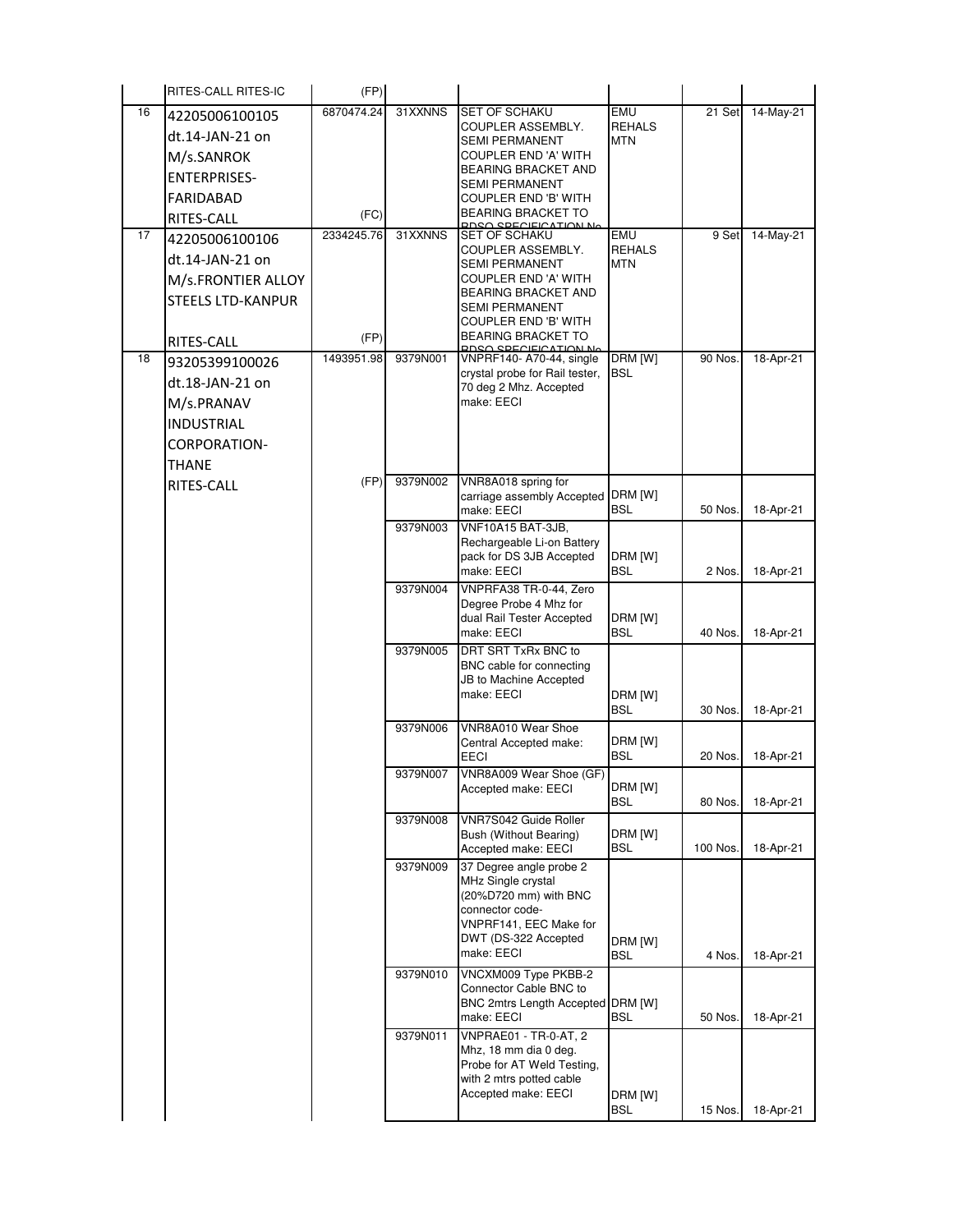|    |                          |                   | 9379N012 | VNPAFE14 A45-2B, Single                                  |                         |                    |                        |
|----|--------------------------|-------------------|----------|----------------------------------------------------------|-------------------------|--------------------|------------------------|
|    |                          |                   |          | crystal Angle probe AT Weld                              |                         |                    |                        |
|    |                          |                   |          | (20x20 mm) 45 Deg. 2 MHz,                                |                         |                    |                        |
|    |                          |                   |          | with BNC Connector<br>Accepted make: EECI                |                         |                    |                        |
|    |                          |                   |          |                                                          | DRM [W]<br>BSL          | 15 Nos.            | 18-Apr-21              |
|    |                          |                   | 9379N013 | VNPAIE09 A70-2B, Angle                                   |                         |                    |                        |
|    |                          |                   |          | probe for AT weld 70 deg.<br>Single crystal 2 MHz (20x20 |                         |                    |                        |
|    |                          |                   |          | mm) with BNC Connector                                   |                         |                    |                        |
|    |                          |                   |          | Accepted make: EECI                                      | DRM [W]                 |                    |                        |
|    |                          |                   |          |                                                          | BSL                     | 40 Nos.            | 18-Apr-21              |
|    |                          |                   | 9379N014 | VNR8A023 SUB Assembly                                    |                         |                    |                        |
|    |                          |                   |          | of Guide Roller Accepted                                 | DRM [W]<br>BSL          | 40 Nos.            |                        |
|    |                          |                   | 9379N015 | make: EECI<br>VNF10A03 BAT-3221,                         |                         |                    | 18-Apr-21              |
|    |                          |                   |          | Rechargeable Li-on Battery                               |                         |                    |                        |
|    |                          |                   |          | pack Accepted make: EECI                                 | DRM [W]                 |                    |                        |
|    |                          |                   |          |                                                          | BSL                     | 2 Nos.             | 18-Apr-21              |
|    |                          |                   | 9379N016 | VNR8A006 Wheel Flange                                    | DRM [W]                 |                    |                        |
| 19 |                          | 714690.6          | 31XXNS   | Accepted make: EECI<br><b>METAL BELLOW</b>               | BSL<br>SR, DEE, [TR     | 10 Nos.<br>10 Nos. | 18-Apr-21<br>21-Sep-21 |
|    | 46215004100010           |                   |          | COUPLING FOR AIR                                         | S] CLA                  |                    |                        |
|    | dt.20-JAN-21 on          |                   |          | COMPRESSOR MODEL                                         |                         |                    |                        |
|    | M/s.KNORR-BREMSE         |                   |          | NO- VV120 OF KNORR                                       |                         |                    |                        |
|    | <b>INDIA PVT. LTD.-</b>  |                   |          | BREMSE AS PER KBI<br>PART NO.                            |                         |                    |                        |
|    | PALWAL                   |                   |          | 8.120.0.700.006.6 FIRM'S                                 |                         |                    |                        |
|    | RITES-CALL               | (FP)              |          | OFFER : COUPLING TO KB                                   |                         |                    |                        |
| 20 | 50205008100160           | 3755360           | 5679N01  | DART NO<br>Set of Materials Required for CWM(S&T)        |                         | 1400 Set           | 19-Aug-21              |
|    | dt.21-JAN-21 on          |                   |          | 80AH/10 AMP TFBC                                         | WS                      |                    |                        |
|    | M/s.AUTOLITE             |                   |          | generally conforming to<br>RDSO Spec. -                  | <b>BYCULLA</b>          |                    |                        |
|    | <b>ENTERPRISE-RAJKOT</b> |                   |          | IRS:S:89/2013 Ver 1.0. as                                |                         |                    |                        |
|    |                          |                   |          | per Annexure- II and Spec. II                            |                         |                    |                        |
|    |                          |                   |          | enclosed herewith.<br>Anodised circuit diagram as        |                         |                    |                        |
| 21 | RITES-CALL               | (FP)<br>542790.56 | 25XXNS   | <b>SET OF FLEXIBLE</b>                                   | <b>ERECTION</b>         | 8 Set              | 16-Feb-21              |
|    | 56205577100003           |                   |          | CONDUIT AS PER                                           | <b>NO.2</b>             |                    |                        |
|    | dt.01-JAN-21 on          |                   |          | ANNEXURE ATTACHED (                                      |                         |                    |                        |
|    | M/s.S K                  |                   |          | ONE SET CONSIST OF 5<br>ITEMS-398 MTR) (ITEM             |                         |                    |                        |
|    | INTERNATIONAL-           |                   |          | RESERVED FOR RDSO                                        |                         |                    |                        |
|    | <b>NOIDA</b>             |                   |          | APPROVED SOURCES                                         |                         |                    |                        |
|    | RITES-CALL RITES-IC      | (FP)              |          | ONLY) MAKE BRAND - SKI                                   |                         |                    |                        |
| 22 | 56205738100004           | 669760            | 25XXNS   | CATTLE GUARD FOR<br>DETC AS PER DRAWING                  | ERECTION<br><b>NO.2</b> | 26 Nos.            | 16-Feb-21              |
|    | dt.01-JAN-21 on          |                   |          | NO. DHTC-2-6-001 COL 1                                   |                         |                    |                        |
|    | M/s.VISHWA               |                   |          | ALT-F. CATTLE GUARD                                      |                         |                    |                        |
|    | INDUSTRIAL CO.LTD-       |                   |          | ASSEMBLY TO BE<br>THOROUGHLY CLEANED                     |                         |                    |                        |
|    | <b>KOLKATA</b>           |                   |          | AND APPLIED WITH TWO                                     |                         |                    |                        |
|    | RITES-CALL               | (FP)              |          | <b>COATS OF RED OXIDE</b>                                |                         |                    |                        |
| 23 | 56205606100005           | 727708.8          | 25XXNS   | CUDOMATE DDIMED<br><b>LOOK OUT GLASS SPECN. ERECTION</b> |                         | 26 Nos.            | 19-Feb-21              |
|    | dt.04-JAN-21 on          |                   |          | DRG. NO. DMU/DPC7-9-0-                                   | <b>NO.2</b>             |                    |                        |
|    | M/s.MAYUR GLASS          |                   |          | 704, COL.I ALT-E. (ITEM<br>RESERVED FOR ICF              |                         |                    |                        |
|    |                          |                   |          | APPROVED SOURCES                                         |                         |                    |                        |
|    | <b>INDUSTRIES LTD.-</b>  |                   |          | ONLY)                                                    |                         |                    |                        |
|    | <b>NOIDA</b>             |                   |          |                                                          |                         |                    |                        |
|    | RITES-CALL               | (FP)              |          |                                                          |                         |                    |                        |
| 24 | 46205047100004           | 879100            | 31XXNS   | FLEXIBLE TIN COATED<br>COPPER CONDUCTOR                  | SR, DEE, [TR<br>S] CLA  | 1000 MTR           | 06-Jul-21              |
|    | dt.06-JAN-21 on          |                   |          | DUAL WALL INSULATION                                     |                         |                    |                        |
|    | M/s.S.M.INTERNATIO       |                   |          | WITH TIN COATED                                          |                         |                    |                        |
|    | NAL-MUMBAI               |                   |          | <b>COPPER BRAID</b><br>OPTIMISED EMC SCREEN.             |                         |                    |                        |
|    |                          |                   |          |                                                          |                         |                    |                        |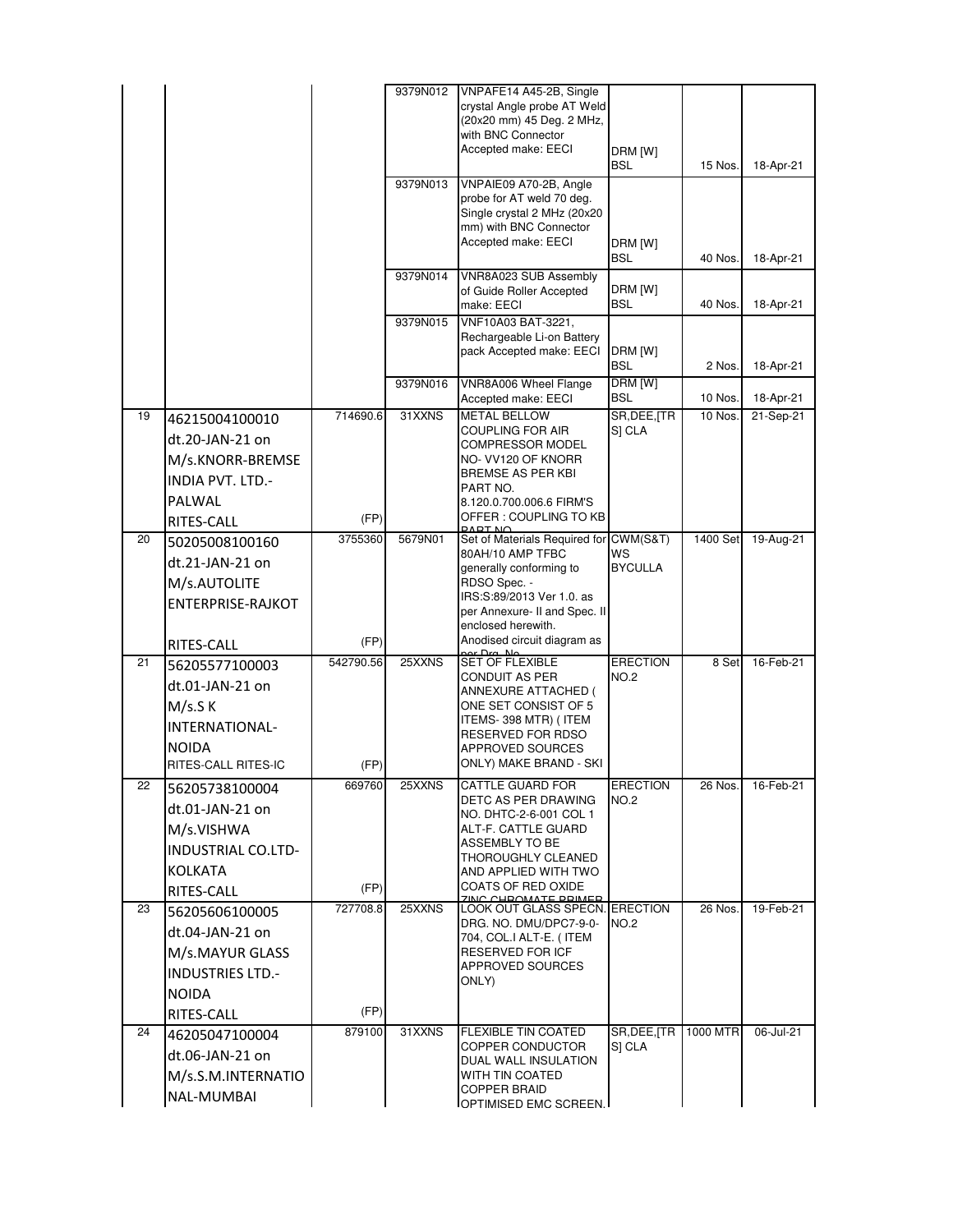|    | RITES-CALL          | (FP)       |          | FLEXIBLE MULTI CORE                                            |                          |          |           |
|----|---------------------|------------|----------|----------------------------------------------------------------|--------------------------|----------|-----------|
| 25 | 27205032100040      | 1536080    | 2701N1   | Rheostatic Dynamic Braking                                     | Sr. Section              | 2 Nos.   | 30-Jun-21 |
|    | dt.06-JAN-21 on     |            |          | <b>Resistor Vertical DBR</b><br>alongwith AC motor and AC      | Engineer                 |          |           |
|    | M/s.DAULAT RAM      |            |          | Driven Cooling Blower as                                       |                          |          |           |
|    | <b>ENGINEERING</b>  |            |          | per RDSOs Specn. No.                                           |                          |          |           |
|    | SERVICES PVT. LTD.- |            |          | ELRS/SPEC/DBR/0028<br>Rev 0 or latest.                         |                          |          |           |
|    | <b>BHOPAL</b>       |            |          |                                                                |                          |          |           |
|    | RITES-CALL          | (FP)       |          |                                                                |                          |          |           |
| 26 | 93205495100027      | 1066425    | 9379N001 | Power Pack with Li-Ion                                         | DRM [W]                  | 12 Nos.  | 18-Apr-21 |
|    | dt.18-JAN-21 on     |            |          | batteries and auto cut-off<br>Accepted make: PARAS             | <b>BSL</b>               |          |           |
|    | M/s.PARAS           |            |          | Electronics                                                    |                          |          |           |
|    | <b>ELECTRONICS-</b> |            |          |                                                                |                          |          |           |
|    | <b>HYDERABAD</b>    |            |          |                                                                |                          |          |           |
|    | <b>RITES-CALL</b>   | (FP)       | 9379N002 | 70 degree Angle Probe, 2                                       |                          |          |           |
|    |                     |            |          | MHz, Single Crystal, 20 mm<br>dia Accepted make: PARAS DRM [W] |                          |          |           |
|    |                     |            |          | Electronics                                                    | <b>BSL</b>               | 72 Nos.  | 18-Apr-21 |
|    |                     |            | 9379N003 | 45 degree Angle Probe, 2<br>MHz (Side Connector),              |                          |          |           |
|    |                     |            |          | Single Crystal, 20 mm dia                                      |                          |          |           |
|    |                     |            |          | for Weld testing rig<br>Accepted make: PARAS                   |                          |          |           |
|    |                     |            |          | Electronics                                                    | DRM [W]<br><b>BSL</b>    | 30 Nos.  | 18-Apr-21 |
|    |                     |            | 9379N004 | <b>Battery Charger Accepted</b>                                |                          |          |           |
|    |                     |            |          | make: PARAS Electronics                                        | DRM [W]<br><b>BSL</b>    | 24 Nos.  | 18-Apr-21 |
|    |                     |            | 9379N005 | 45 degree Angle Probe, 2                                       |                          |          |           |
|    |                     |            |          | MHz, Single Crystal, 20 mm                                     |                          |          |           |
|    |                     |            |          | dia for Weld testing Rig<br>Accepted make: PARAS               | DRM [W]                  |          |           |
|    |                     |            |          | Electronics                                                    | <b>BSL</b>               | 24 Nos.  | 18-Apr-21 |
|    |                     |            | 9379N006 | 70 degree Side Looking                                         |                          |          |           |
|    |                     |            |          | Probe, 2 MHz, Single<br>Crystal, 15 mm dia set of 02           |                          |          |           |
|    |                     |            |          | nos. L & R Accepted make:                                      |                          |          |           |
|    |                     |            |          | <b>PARAS Electronics</b>                                       | DRM [W]<br><b>BSL</b>    | 19 Nos.  | 18-Apr-21 |
|    |                     |            | 9379N007 | Cable with BNC Connectors                                      |                          |          |           |
|    |                     |            |          | at both ends. Accepted                                         |                          |          |           |
|    |                     |            |          | make: PARAS Electronics                                        | DRM [W]<br><b>BSL</b>    | 100 Nos. | 18-Apr-21 |
|    |                     |            | 9379N008 | Zero degree Normal Probe,                                      |                          |          |           |
|    |                     |            |          | 2 MHz, Double Crystal,<br>18/20 mm dia Accepted                |                          |          |           |
|    |                     |            |          | make: PARAS Electronics                                        | DRM [W]                  |          |           |
|    |                     |            |          |                                                                | <b>BSL</b>               | 35 Nos.  | 18-Apr-21 |
| 27 | 75201097100168      | 5624989.65 | 76115124 | BRAZING ROD SIZE 2 MM<br>DIA X 600 MM LONG . AS                | <b>TMW</b>               | 43 Kgs.  | 31-May-21 |
|    | dt.21-JAN-21 on     |            |          | PER SPEC.NO.DIN-EN-                                            |                          |          |           |
|    | M/s.MAHESHWARI      |            |          | 1044-AG-203. This tender is<br>subject to PVC. Price           |                          |          |           |
|    | SILVER ALLOYS PVT   |            |          | Variation Clause:- 1]                                          |                          |          |           |
|    | LTD-MEERUT          |            |          | Reference rate for invoking<br>PVC is as per Silver 999-       |                          |          |           |
|    | RITES-CALL          | (FP)       |          | Mumbai rate                                                    | <b>TMW</b><br><b>TMW</b> | 43 Kgs.  | 30-Sep-21 |
|    |                     |            | 7611NS   | BRAZING ROD SIZE 2 MM                                          | <b>SHOP</b>              | 43 Kgs.  | 31-Jan-22 |
|    |                     |            |          | DIA X 600 MM LONG . AS                                         | SUPDTT.                  |          |           |
|    |                     |            |          | PER SPEC.NO.DIN-EN-                                            | COMMUTA                  | 30 Kgs.  | 31-May-21 |
|    |                     |            |          | 1044-AG-203. This tender is<br>subject to PVC. Price           | <b>SHOP</b><br>SUPDTT.   | 30 Kgs.  | 31-Jan-22 |
|    |                     |            |          | Variation Clause:- 1]                                          | <b>COMMUTA</b>           |          |           |
|    |                     |            |          |                                                                |                          |          |           |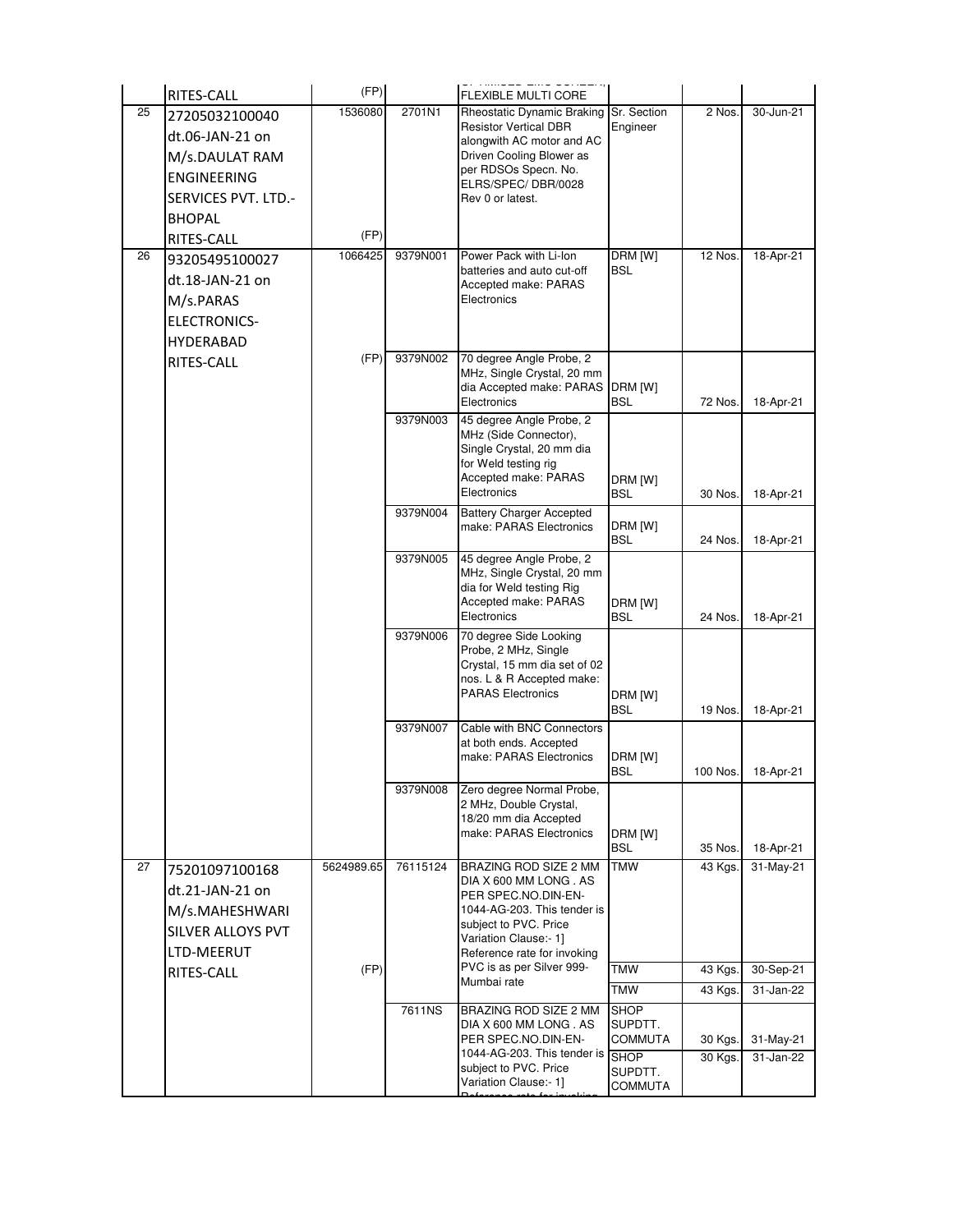| 28 | 92205756100051           | 1162300    | 42XXN01  | Set of Push Pull                                            | SR.            | 10 Set   | 22-Apr-21 |
|----|--------------------------|------------|----------|-------------------------------------------------------------|----------------|----------|-----------|
|    | dt.22-JAN-21 on          |            |          | communication socket and                                    | SECT.ENG.[     |          |           |
|    | M/s.KONTACT              |            |          | plug assembly parts as per<br>annexure A. One set consist   | AC/COG         |          |           |
|    | <b>CONSORTIUM INDIA</b>  |            |          | of 22 items 1240 nos.                                       |                |          |           |
|    |                          |            |          | Material make is Harting or                                 |                |          |           |
|    | PVT LTD-CHENNAI          |            |          | equivalent part no. of<br>Amphenol. Material should         |                |          |           |
|    |                          |            |          | be p                                                        |                |          |           |
|    | RITES-CALL               | (FP)       |          | POH KIT OF ANEST IWATA AUXILIARIE                           |                |          |           |
| 29 | 56205751100125           | 1788446.94 | 25XXNS   | <b>MAKE LUBRICATED</b>                                      | S              | 15 Set   | 27-Mar-21 |
|    | dt.25-JAN-21 on          |            |          | COMPRESSOR MODEL RRIOVERHAUL                                |                |          |           |
|    | M/s.ANEST IWATA          |            |          | 1000. KIT CONSISTS OF 29                                    |                |          |           |
|    | <b>MOTHERSON</b>         |            |          | ITEMS 101 NOS AS PER<br>ANNEXURE ATTACHED.                  |                |          |           |
|    | PRIVATE LIMITED-         |            |          | Firm's offer is POH Kit                                     |                |          |           |
|    | <b>GR.NOIDA</b>          |            |          | (SSPK1515) of firm's                                        |                |          |           |
|    | RITES-CALL               | (FP)       |          | Railway main compressor<br>Model R                          |                |          |           |
| 30 | 92205461100059           | 731600     | 5604N01  | Axle counting Board ACB                                     | Sr. Section    | 5 Nos.   | 26-Jul-21 |
|    | dt.27-JAN-21 on          |            |          | 120 type for Frauscher<br>MSDAC system.                     | Engineer       |          |           |
|    | M/s.TEJAS                |            |          | ACCEPTED OFFER FOR                                          |                |          |           |
|    | <b>ENTERPRISES-THANE</b> |            |          | <b>MAKE FRAUSCHER</b>                                       |                |          |           |
|    |                          |            |          |                                                             |                |          |           |
|    | RITES-CALL               | (FP)       |          |                                                             |                |          |           |
| 31 | 96205327200009           | 908770     | 7831N25  | Item Description - chairs-                                  | <b>DOS SUR</b> | 120 Nos. | 15-Feb-21 |
|    | dt.05-JAN-21 on          |            |          | office, Category Name -                                     |                |          |           |
|    | M/s.M/s. Kothari         |            |          | Chairs-Office - IS 3499,<br>Model - GODREJ INTERIO          |                |          |           |
|    | GulabChand               |            |          | CH 7 CLASSIC CANE                                           |                |          |           |
|    | Fulchand, solapur        |            |          | CHAIR WITH ARMREST<br>CHAIR.                                |                |          |           |
|    |                          |            |          |                                                             |                |          |           |
|    | RITES-CALL               | (FP)       | 7831N27  | Item Description - Almirah<br>Steel, Category Name -        |                |          |           |
|    |                          |            |          | Almirah Steel - IS:3312,                                    |                |          |           |
|    |                          |            |          | Model - GODREJ INTERIO<br>KD PLAIN WITH 4                   |                |          |           |
|    |                          |            |          | SHELVES.                                                    | <b>DOS SUR</b> | 25 Nos.  | 15-Feb-21 |
|    |                          |            | 7831NN53 | Item Description - Meeting                                  |                |          |           |
|    |                          |            |          | Table. Category Name -                                      |                |          |           |
|    |                          |            |          | Meeting Table. Model -<br>GODREJ INTERIO INSIGHT            |                |          |           |
|    |                          |            |          | TABLE 1665.                                                 | <b>DOS SUR</b> | 10 Nos.  | 15-Feb-21 |
| 32 | 54205140100001           | 552240     | 54NS     | Gas Guide - G121C, Part                                     | SR.S.E.[MIL    | 130 Nos. | 07-Feb-21 |
|    | dt.07-JAN-21 on          |            |          | No. 11.848.421.145C for                                     | L WRIGHT]      |          |           |
|    | M/s.PRIME MACHINE        |            |          | Kjellberg Torch For Pro-Arc<br>make Plasma & Gas cutting    |                |          |           |
|    | <b>TOOLS CENTRE-</b>     |            |          | Machine. Flow control - 300,                                |                |          |           |
|    |                          |            |          | Per cut - 4000 for cutting                                  |                |          |           |
|    | SECUNDERABAD             |            |          | mild steel. Make - Kjellberg<br>with authoriz               |                |          |           |
|    |                          | (FP)       |          |                                                             |                |          |           |
| 33 | RITES-CALL               | 3812403    | 60XXN7   | <b>Battery operated High</b>                                | SE(PWAY),      | 85 Nos.  | 21-Feb-21 |
|    | 92205538100011           |            |          | performance LED area light                                  | [STORES]       |          |           |
|    | dt.07-JAN-21 on          |            |          | with 3000 lumens output                                     |                |          |           |
|    | M/s.TECH                 |            |          | light weight & unbreakable<br>as per specification attached |                |          |           |
|    | ENTERPRISES-PUNE         |            |          | (1) Product specification                                   |                |          |           |
|    | RITES-CALL               | (FP)       |          | M18 HAL- + M18 NRG 502B                                     |                |          |           |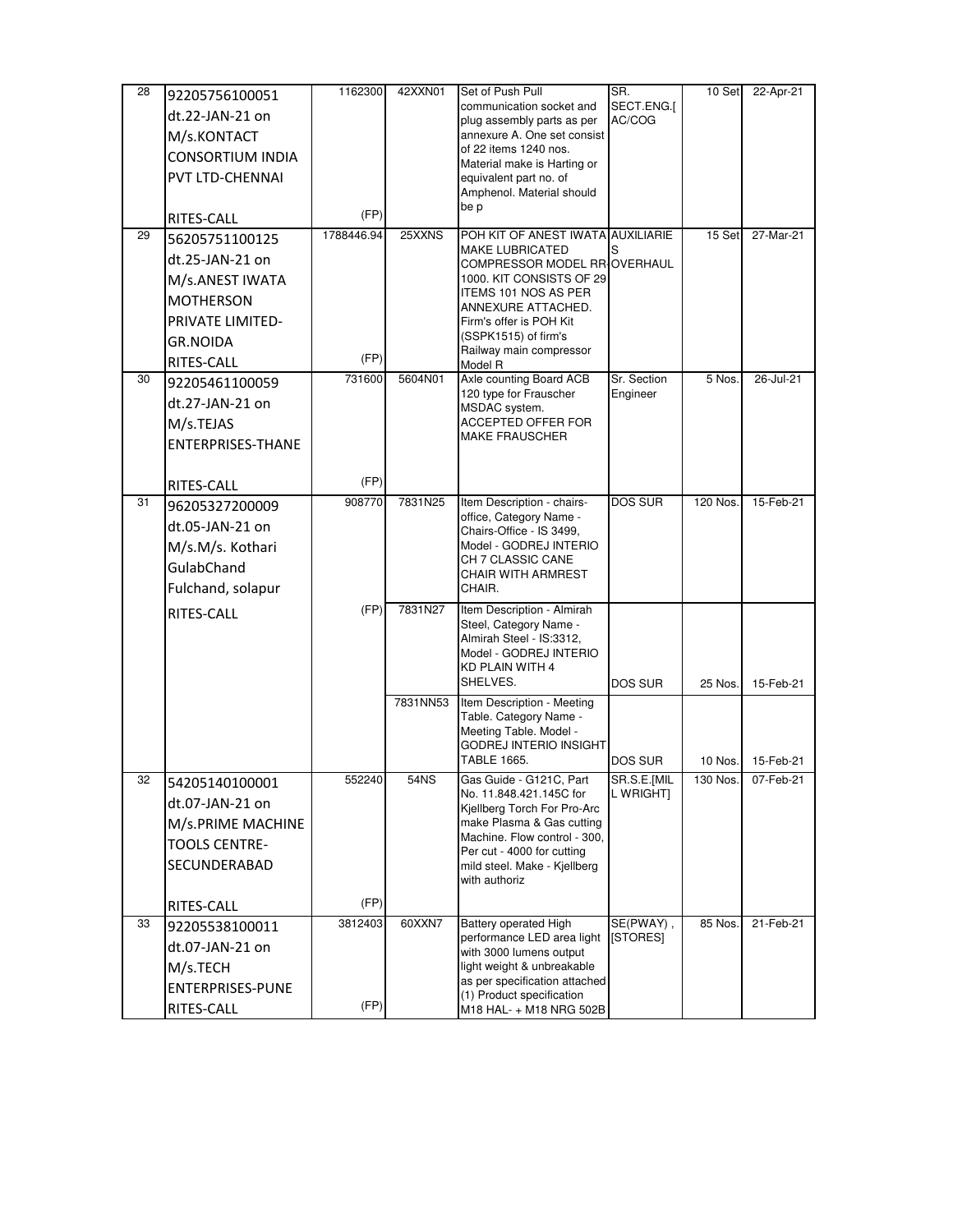| 34 | 56205759200082             | 598550    | 25XXNS  | Stored pressure foam based CWM/ELW/B                         |                                   | 10 Nos.       | 30-Jan-21 |
|----|----------------------------|-----------|---------|--------------------------------------------------------------|-----------------------------------|---------------|-----------|
|    | dt.14-JAN-21 on            |           |         | <b>Bs En Standard based</b><br>portable fire extinguisher as | <b>SL</b>                         |               |           |
|    | M/s.ASKA                   |           |         | per model no ASKA MFCF -                                     |                                   |               |           |
|    | <b>EQUIPMENTS</b>          |           |         | 10 - F9 or Equivalent of                                     |                                   |               |           |
|    | LIMITED                    |           |         | Make Cease Fire or Kanex                                     |                                   |               |           |
|    | (TRANSFERRED FROM          |           |         |                                                              |                                   |               |           |
|    | MAHARASHTRA),              |           |         |                                                              |                                   |               |           |
|    | <b>DELHI</b>               |           |         |                                                              |                                   |               |           |
|    |                            |           |         |                                                              |                                   |               |           |
|    | <b>RITES-CALL</b>          | (FP)      |         |                                                              |                                   |               |           |
| 35 | 48205496100026             | 609590.08 | 10NS    | Crank shaft KIT for<br><b>Cummins Diesel Engine</b>          | <b>DIESEL</b><br><b>HYDROULIC</b> | 1 Nos.        | 16-Mar-21 |
|    | dt.15-JAN-21 on            |           |         | Model KTA-1150L of diesel                                    | SHO                               |               |           |
|    | M/s.TRIDENT                |           |         | <b>Hyd NG Locos Cummins</b>                                  |                                   |               |           |
|    | <b>SERVICES PVT LTD-</b>   |           |         | part No KIT3881131 Make:<br>Cummins 1) Material to be        |                                   |               |           |
|    | <b>PUNE</b>                |           |         | purchased from OEM or                                        |                                   |               |           |
|    | RITES-CALL RITES-IC        | (FC)      |         | Authorised dealer or OEM<br>$\bigcap$ $\top$ .               |                                   |               |           |
| 36 | 93205458100025             | 649000    | 9379N01 | Abrasive Rail Cutter<br>Machine as per RDSO                  | SE(PWAY),<br>[ML] BSL             | 10 Nos.       | 24-Feb-21 |
|    | dt.15-JAN-21 on            |           |         | specification No. TM/SM/1                                    |                                   |               |           |
|    | M/s.LAKSHMI                |           |         | Rev. 01 of 2012 with one                                     |                                   |               |           |
|    | <b>INDUSTRIAL</b>          |           |         | year warranty. Offer<br>Accepted : - Lakshami                |                                   |               |           |
|    | CORPORATION-               |           |         | Make.                                                        |                                   |               |           |
|    | <b>MEERUT CITY</b>         |           |         |                                                              |                                   |               |           |
|    | <b>RITES-CALL</b>          | (FC)      |         |                                                              |                                   |               |           |
| 37 | 91205320200016             | 777000    | 83XXN2  | HP 22-c0015in Aio PC (hp)<br>(HP 22-c0015in Aio PC)          | SR. DEN<br><b>PUNE PA</b>         | 14 Nos.       | 18-Jan-21 |
|    | dt.16-JAN-21 on            |           |         | GeM Portal Product ID No-                                    |                                   |               |           |
|    | M/s.A AND S                |           |         | 5116877-24753584859 or                                       |                                   |               |           |
|    | <b>CORPORATION, PUNE</b>   |           |         | Similar make.                                                |                                   |               |           |
|    |                            |           |         |                                                              |                                   |               |           |
|    | RITES-CALL                 | (FP)      |         |                                                              |                                   |               |           |
| 38 | 03205037200002             | 5033880   | 12345   | 11 KV GRADE (HT)3<br>CORE,300 SQ MM                          | <b>SECTION</b><br>ENG.(CONS       | 4000 MTR      | 30-Mar-21 |
|    | dt.19-JAN-21 on            |           |         | ALUMINIUM CONDUCTOR                                          | T)E                               |               |           |
|    | M/s.GEMSCAB                |           |         | <b>XLPE INSULATED</b>                                        |                                   |               |           |
|    | <b>INDUSTRIES LTD.-</b>    |           |         | EXTRUDED PVC INNER<br>SHEATHED GALVANISED                    |                                   |               |           |
|    | DELHI                      |           |         | STEEL ROUND WIRE                                             |                                   |               |           |
|    | RITES-CALL                 | (FP)      |         | <b>ARMOURED EXTRUDED</b><br>HE BVC OUTER                     |                                   |               |           |
| 39 | 96205296100023             | 532180    | 30XXN19 | A set consisting kit of<br>BEMCO make HRE spares             | <b>SENIOR</b><br><b>SECTION</b>   | 1 Set         | 20-Feb-21 |
|    | dt.21-JAN-21 on            |           |         | as per attached annexure.                                    | <b>ENGI</b>                       |               |           |
|    | M/s.BEMCO                  |           |         | Fitment and testing should                                   |                                   |               |           |
|    | <b>HYDRAULICS LIMITED-</b> |           |         | be done by OEM. Warranty -<br>minimum 01 year from the       |                                   |               |           |
|    | <b>BELGAUM</b>             |           |         | date of fitment.                                             |                                   |               |           |
|    | RITES-CALL                 | (FP)      |         |                                                              |                                   |               |           |
| 40 | 54195151100008             | 836030    | 54      | HTS Hexagonal Bolt<br>24x140mm long.As per                   | GSS<br>(PATTERN                   | 10000<br>Nos. | 28-Feb-21 |
|    | dt.28-JAN-21 on            |           |         | IS:1363/1967 Confirming to                                   | <b>MAKING</b>                     |               |           |
|    | M/s.SARTAJ                 |           |         | property clause 10.9 of<br>IS:1363/1967 with                 |                                   |               |           |
|    | <b>INDUSTRIES-</b>         |           |         | Hexagonal Nut M-24                                           |                                   |               |           |
|    | <b>LUDHIANA</b>            |           |         | Confirming to property                                       |                                   |               |           |
|    | RITES-CALL                 | (FP)      |         | clause 12 of IS:1363/1967<br>طمويين وتأملوا وملائل ويبط      |                                   |               |           |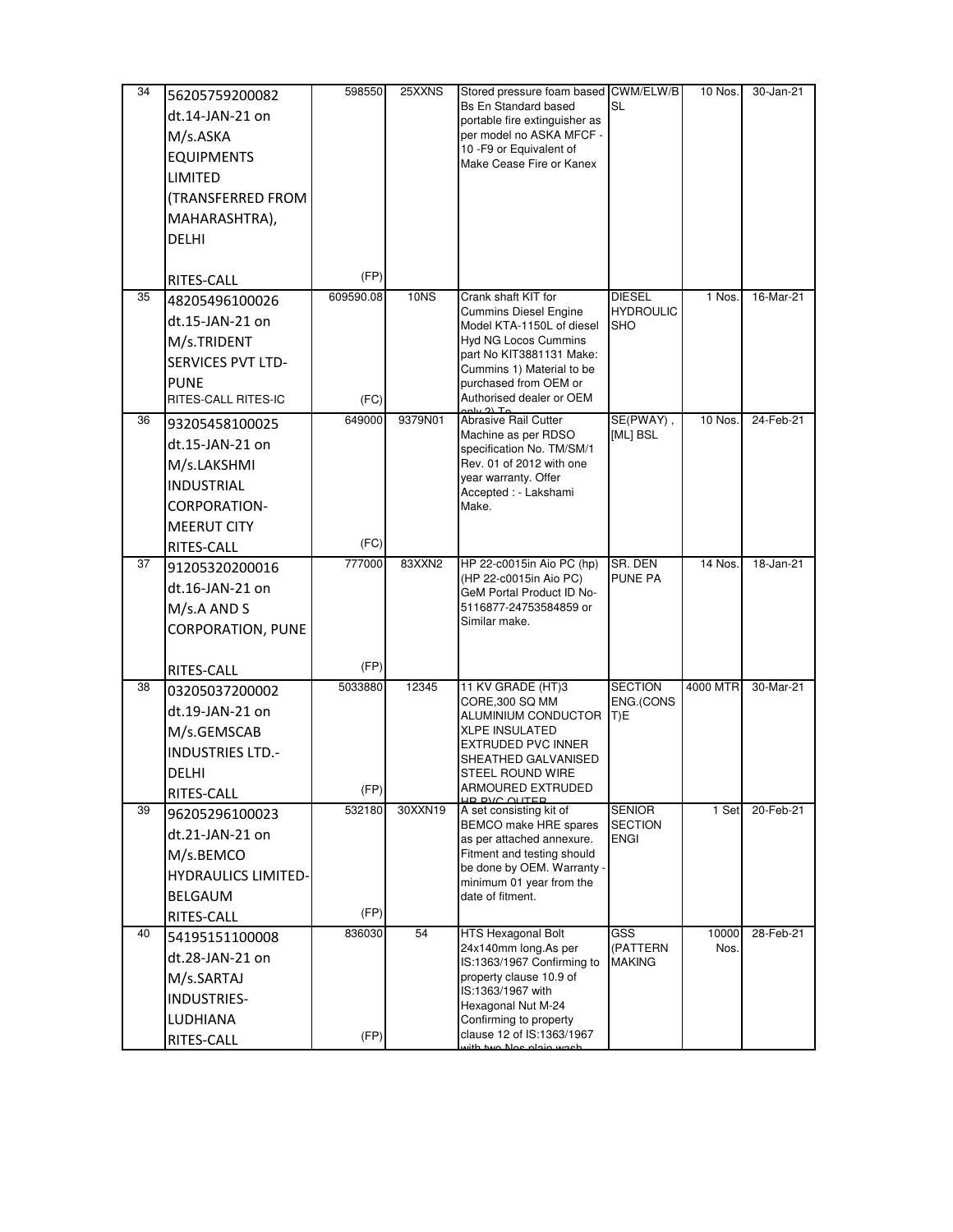| 41 | 56205484100032             | 864550.6  | 25XXNS   | SET OF S. STEEL                                               | <b>BOGIE AC</b>          | 41 Set    | 08-Jun-21 |
|----|----------------------------|-----------|----------|---------------------------------------------------------------|--------------------------|-----------|-----------|
|    | dt.08-JAN-21 on            |           |          | PNEUMATIC FITTING FOR                                         | <b>LOCO</b>              |           |           |
|    | M/s.JAINEX LIMITED-        |           |          | <b>BOGIE PNEUMATIC</b><br>PIPING FOR WAG-9/P-7                | W/SHOP                   |           |           |
|    | <b>MUMBAI</b>              |           |          | LOCO BOGIE AS PER CLW                                         |                          |           |           |
|    | RITES-CALL                 | (FP)      |          | SPEC. NO. CLW / MS / 3 /                                      |                          |           |           |
| 42 | 27205036100071             | 18974400  | 26XXN1   | 053 WITH LATEST<br>Main Transformer 7775 KVA                  | Sr. Section              | 2 Nos.    | 30-Jun-21 |
|    | dt.10-JAN-21 on            |           |          | Type LOT 7500 for WAP7                                        | Engineer                 |           |           |
|    | M/s.HIGH VOLT              |           |          | Electric Locomotives as per<br>CLWs Spec No.                  |                          |           |           |
|    |                            |           |          | CLW/ES/3/0660/C or latest.                                    |                          |           |           |
|    | <b>ELECTRICALS PRIVATE</b> |           |          |                                                               |                          |           |           |
|    | LIMITED-MUMBAI             |           |          |                                                               |                          |           |           |
|    | <b>RITES-CALL</b>          | (FP)      |          |                                                               |                          |           |           |
| 43 | 92205559100034             | 721216    | 4611N01  | 96 KV 10 KA, Class III                                        | SR.SE.TD.S               | 16 Nos.   | 16-May-21 |
|    | dt.16-JAN-21 on            |           |          | station class metal oxide<br>gapless type Lightening          | S. KALYAN                |           |           |
|    | M/s.TIRUPATI               |           |          | arrester as RDSO Specn                                        |                          |           |           |
|    | <b>ENTERPRISES-</b>        |           |          | No. ETI/PSI/137(8/89) with                                    |                          |           |           |
|    | <b>KOLKATA</b>             |           |          | A & C slip No. 1 to 7 or<br>latest with insulating base       |                          |           |           |
|    | RITES-CALL                 | (FP)      |          | and surge monitor. From                                       |                          |           |           |
| 44 | 70205003100133             | 534172.76 | 73XXNS   | Hex head bolt Screw full                                      | CWM                      | 13722     | 18-Apr-21 |
|    | dt.18-JAN-21 on            |           |          | threaded size 20 x 60 mm<br>High tensile IS 1364 (PT2)        | WHEEL<br><b>SHOP MTN</b> | Nos.      |           |
|    | M/s.D BACHUBHAI            |           |          | make TVS, UNBREKO OR                                          |                          |           |           |
|    | AND BROTHERS-              |           |          | LPS make IS: 1367-2002 pt-                                    |                          |           |           |
|    | <b>MUMBAI</b>              |           |          | III property clause 8.8<br>phosphate coated to class B        |                          |           |           |
|    | RITES-CALL                 | (FP)      |          | as per IS: 3618-2002                                          |                          |           |           |
| 45 | 48205483100044             | 660800    | 3358NS   | Set of panels conforming to                                   | CWM / PR                 | 2 Set     | 18-Feb-21 |
|    | dt.19-JAN-21 on            |           |          | EDTS-355, Rev-1,                                              |                          |           |           |
|    | M/s.INTERNATIONAL          |           |          | amendment 1 &2 with ICF<br>annexure No. 1, 2 & 3.             |                          |           |           |
|    | <b>SWITCHGEARS PVT</b>     |           |          | Packing instruction: PI 115                                   |                          |           |           |
|    | LTD-MOHALI                 |           |          | ver 3.0(ICF), U.L.NO.39<br>33580455 0301 Note: This           |                          |           |           |
|    | RITES-CALL RITES-IC        | (FC)      |          | item is reserved for                                          |                          |           |           |
| 46 | 80215004200142             | 1527105.7 | 92XXN20  | <b>HIGH SPEED DIESEL OIL</b>                                  | Sr. Section              | 23 KLTR   | 31-Mar-21 |
|    | dt.19-JAN-21 on            |           |          | [HSD] CONFIRMING TO                                           | Engineer                 |           |           |
|    | M/s.INDIAN OIL             |           |          | IS:1460 [LATEST<br>REVISION]. NOTE: The                       |                          |           |           |
|    | <b>CORPORATION LTD-</b>    |           |          | supply of products will be                                    |                          |           |           |
|    | <b>MUMBAI</b>              |           |          | subject to<br>deviations/relaxations as                       |                          |           |           |
|    | RITES-CALL                 | (FP)      |          | may be authorised by                                          |                          |           |           |
| 47 | 79205016100143             | 11356275  | 82XXN001 | MODONC from tir<br>PPE Kits consisting of                     | MD BY                    | 15000 Set | 09-Feb-21 |
|    | dt.19-JAN-21 on            |           |          | following 6 items. [1] Gloves                                 |                          |           |           |
|    | M/s.LINKWISE TIE UP        |           |          | 2 pair (size 6.5 and 7.5). -<br>Specifications as per         |                          |           |           |
|    | <b>PVT LTD-KOLKATA</b>     |           |          | Annexure- B - PPE Kit                                         |                          |           |           |
|    |                            |           |          | Specification. [2] Coverall<br>(Spun bounded                  |                          |           |           |
|    |                            |           |          | polypropylene breathable                                      |                          |           |           |
|    |                            |           |          | mate                                                          |                          |           |           |
|    | RITES-CALL                 | (FP)      | 82XXN002 | PPE Kits consisting of                                        |                          |           |           |
|    |                            |           |          | following 6 items. [1] Gloves<br>2 pair (size 6.5 and 7.5). - |                          |           |           |
|    |                            |           |          | Specifications as per                                         |                          |           |           |
|    |                            |           |          | Annexure- B - PPE Kit                                         |                          |           |           |
|    |                            |           |          | Specification. [2] Coverall<br>(Spun bounded                  |                          |           |           |
|    |                            |           |          | polypropylene breathable                                      |                          |           |           |
|    |                            |           |          | mater                                                         | MD BY                    | 7300 Set  | 09-Feb-21 |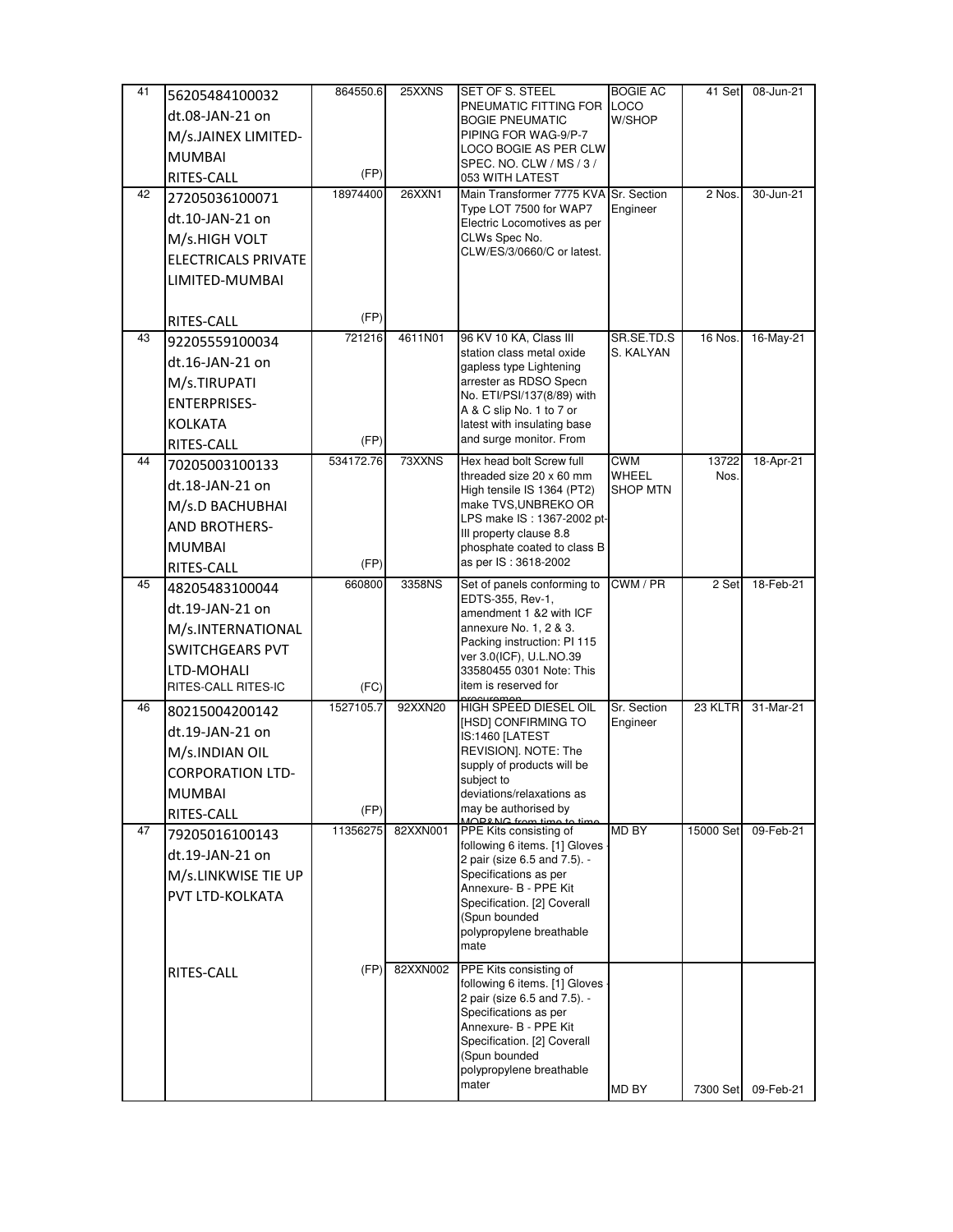| 48 | 92195496100042                   | 586880     | 45XXN03  | 1) Switch plate assembly                                     | <b>SR. S.E.</b>         | 1000 Set           | 20-Apr-21 |
|----|----------------------------------|------------|----------|--------------------------------------------------------------|-------------------------|--------------------|-----------|
|    | dt.20-JAN-21 on                  |            |          | complete for LHB EOG Non<br>AC Coaches (GS) with 02          | (AC/ TL) KU             |                    |           |
|    | M/s.POWER                        |            |          | nos. switch (01 no. fan                                      |                         |                    |           |
|    | <b>ELECTRONICS-</b>              |            |          | switch another 01 switch for<br>mobile charging socket and   |                         |                    |           |
|    | <b>MUMBAI</b>                    |            |          | 01 nos. mobile charging                                      |                         |                    |           |
|    | RITES-CALL                       | (FP)       |          | socket 5 pin 110V AC                                         |                         |                    |           |
| 49 | 90205005700162                   | 4493017.56 | 54NS     | M. S. Plate 32mm thick x<br>2500mm width x 10000mm           | SSS<br><b>TAMPLATE</b>  | 87 MT              | 21-Jun-22 |
|    | dt.21-JAN-21 on                  |            |          | length to IS: 2062 / 11/ E                                   | SHOP MM                 |                    |           |
|    | M/s.Secretary                    |            |          | 250 Grade BO Fully Killed                                    |                         |                    |           |
|    | (Stores), Railway                |            |          | Furnace Normalized with<br>UST                               |                         |                    |           |
|    | Board, New Delhi                 |            |          |                                                              |                         |                    |           |
|    | RITES-CALL                       | (FP)       |          |                                                              |                         |                    |           |
| 50 | 92195741100044                   | 2223360    | 45XXN01  | 'Starter Lead Acid Battery<br>Capacity 8V, 290 AH low        | SR. S.E.<br>(AC/TL) KU  | 45 Nos.            | 20-Jun-21 |
|    | dt.21-JAN-21 on                  |            |          | maintenance for LHB type                                     |                         |                    |           |
|    | M/s.SAMRIDDHI                    |            |          | power car confirming to<br>RDSO Spec. No.                    |                         |                    |           |
|    | <b>GLOBAL AGENCY-</b>            |            |          | ELPS/SPEC/TL/001-98                                          |                         |                    |           |
|    | <b>KOLKATA</b>                   |            |          | (Rev-0) with amendment                                       |                         |                    |           |
|    | RITES-CALL                       | (FP)       |          | No.1 of Dec. 2013 or latest.                                 |                         |                    |           |
| 51 | 27205032100041                   | 8290680    | 2701N1   | Rheostatic Dynamic Braking<br><b>Resistor Vertical DBR</b>   | Sr. Section<br>Engineer | 10 Nos.            | 05-Oct-21 |
|    | dt.06-JAN-21 on                  |            |          | alongwith AC motor and AC                                    |                         |                    |           |
|    | M/s.STESALIT                     |            |          | Driven Cooling Blower as<br>per RDSOs Specn. No.             |                         |                    |           |
|    | <b>TELEMA ELECTRICALS</b>        |            |          | ELRS/SPEC/DBR/0028                                           |                         |                    |           |
|    | PRIVATE LIMITED-                 |            |          | Rev 0 or latest.                                             |                         |                    |           |
|    | <b>BADDI</b>                     |            |          |                                                              |                         |                    |           |
|    |                                  | (FP)       |          |                                                              |                         |                    |           |
| 52 | RITES-CALL<br>50205045100058     | 509760     | 5646N001 | LED signal lighting unit with                                | <b>SIGNAL</b>           | 30 Nos.            | 31-Mar-21 |
|    | dt.08-JAN-21 on                  |            |          | built in current                                             | <b>INSPECTOR</b>        |                    |           |
|    | M/s.POWER                        |            |          | regulator,retrofittable in<br>existing CLS units as per      | PA                      |                    |           |
|    | <b>TECHNOLOGIES</b>              |            |          | RDSO spec. No.                                               |                         |                    |           |
|    | <b>CORPORATION-</b>              |            |          | RDSO/SPN/199/2010/Rev.1<br>.1 with latest amendment for      |                         |                    |           |
|    | DEHRADUN                         |            |          | main LED signal lighting                                     |                         |                    |           |
|    |                                  |            |          | unit:RED                                                     |                         |                    |           |
|    | RITES-CALL                       | (FP)       | 5646N002 | LED Signal lighting unit with                                |                         |                    |           |
|    |                                  |            |          | built in current regulator,<br>retrofittable in existing CLS |                         |                    |           |
|    |                                  |            |          | unit as per RDSO                                             |                         |                    |           |
|    |                                  |            |          | specification no.<br>RDSO/SPN/199/2010/Rev                   |                         |                    |           |
|    |                                  |            |          | 1.1 with latest amendment                                    | SIGNAL                  |                    |           |
|    |                                  |            |          | for Main LED signal lighting                                 | <b>INSPECTOR</b>        |                    | 31-Mar-21 |
| 53 |                                  | 566280     | 4290N01  | <b>SUPPLY AND</b>                                            | PA<br>SEE(AC)           | 30 Nos.<br>18 Nos. | 06-Feb-21 |
|    | 92205314200025                   |            |          | <b>INSTALLATION OF 1.5 TR</b>                                | CSTM                    |                    |           |
|    | dt.14-JAN-21 on<br>M/s.SHREE JEE |            |          | SPLIT AC UNIT (GEM<br>OFFER MAKE AIR                         |                         |                    |           |
|    | ELECTRONICS-                     |            |          | CONDITIONER   MODEL -                                        |                         |                    |           |
|    |                                  |            |          | AR18TY5QAWK AS PER<br>GEM CONTRACT                           |                         |                    |           |
|    | HARYANA, ROHTAK<br>RITES-CALL    | (FP)       |          | ATTACHED)                                                    |                         |                    |           |
| 54 | 86205142100009                   | 623512     | 9015N1   | Overhauling Kit for M/s.                                     | Sr. Section             | 4 Set              | 23-Sep-21 |
|    | dt.19-JAN-21 on                  |            |          | Knorr-Bremse make Tri-                                       | Engineer                |                    |           |
|    | M/s.KNORR BREMSE                 |            |          | Plate panel consisting of 18<br>items as per Annexure-A      |                         |                    |           |
|    | <b>INDIA PVT LTD-</b>            |            |          | attached.                                                    |                         |                    |           |
|    | PALWAL                           |            |          |                                                              |                         |                    |           |
|    |                                  |            |          |                                                              |                         |                    |           |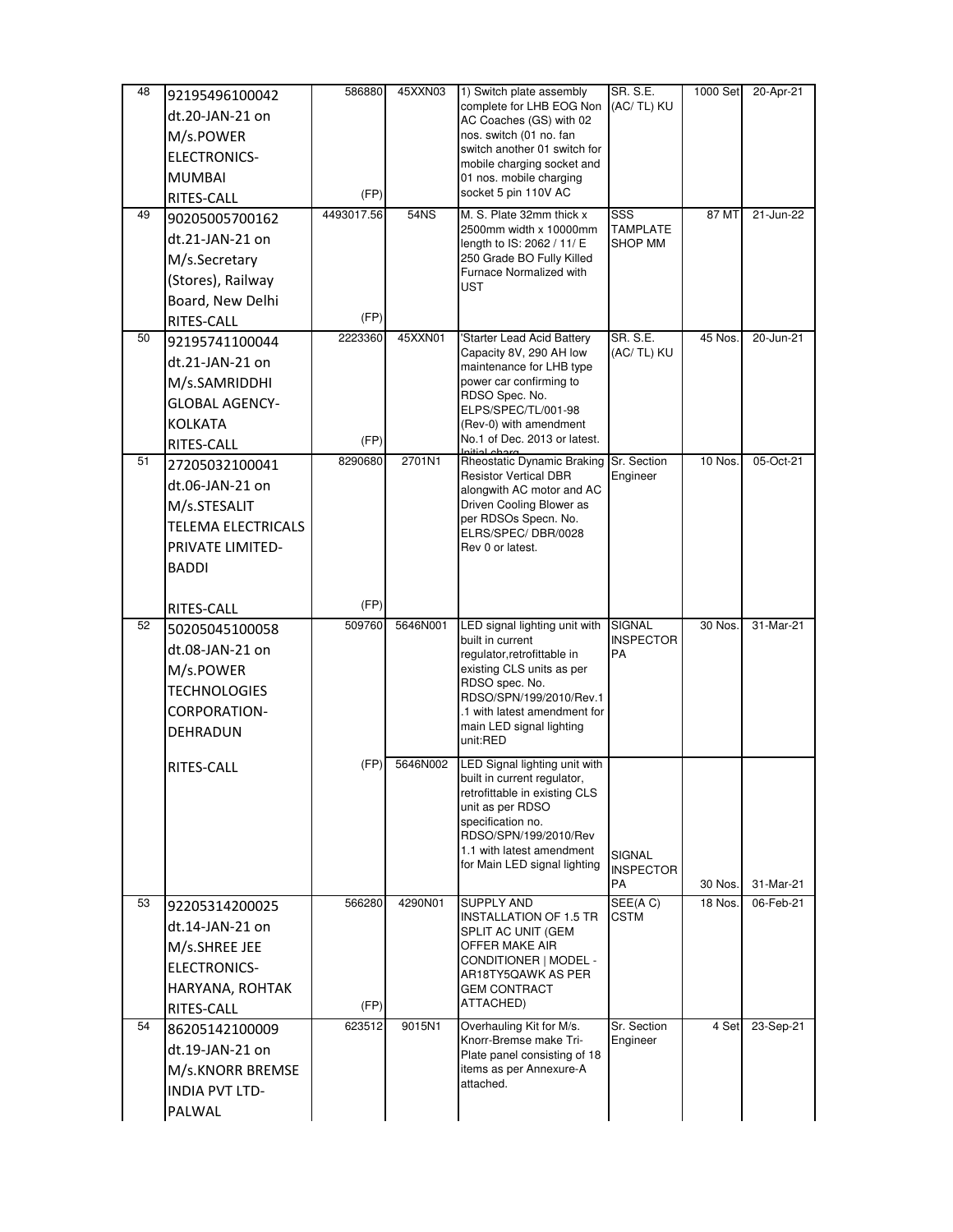|    | RITES-CALL             | (FP)      |          |                                                                |                           |               |               |
|----|------------------------|-----------|----------|----------------------------------------------------------------|---------------------------|---------------|---------------|
| 55 | 75201097100167         | 3749993.1 | 76115124 | BRAZING ROD SIZE 2 MM                                          | <b>TMW</b>                | 28 Kgs.       | 31-May-21     |
|    | dt.21-JAN-21 on        |           |          | DIA X 600 MM LONG . AS<br>PER SPEC.NO.DIN-EN-                  |                           |               |               |
|    | M/s.SHRADDHA           |           |          | 1044-AG-203. This tender is                                    |                           |               |               |
|    | <b>REFINERY-</b>       |           |          | subject to PVC. Price<br>Variation Clause:- 1]                 |                           |               |               |
|    | <b>KHAMGAON</b>        |           |          | Reference rate for invoking                                    |                           |               |               |
|    | RITES-CALL             | (FP)      |          | PVC is as per Silver 999-<br>Mumbai rate                       | <b>TMW</b>                | 28 Kgs.       | 30-Sep-21     |
|    |                        |           |          |                                                                | <b>TMW</b>                | 30 Kgs.       | 31-Jan-22     |
|    |                        |           | 7611NS   | BRAZING ROD SIZE 2 MM                                          | <b>SHOP</b><br>SUPDTT.    |               |               |
|    |                        |           |          | DIA X 600 MM LONG . AS<br>PER SPEC.NO.DIN-EN-                  | <b>COMMUTA</b>            | 20 Kgs.       | 31-May-21     |
|    |                        |           |          | 1044-AG-203. This tender is                                    | <b>SHOP</b>               | 20 Kgs.       | $31 - Jan-22$ |
|    |                        |           |          | subject to PVC. Price<br>Variation Clause:- 1]                 | SUPDTT.<br><b>COMMUTA</b> |               |               |
| 56 | 93215027200045         | 772200    | 3801NXX6 | <b>TABLET COMPUTERS</b>                                        | Sr. Section               | 27 Nos.       | 14-Feb-21     |
|    | dt.22-JAN-21 on        |           |          | MODEL-SAMSUNG<br>GALAXY TAB A7 T505                            | Engineer                  |               |               |
|    | M/s.A N                |           |          | (LTE) WITH                                                     |                           |               |               |
|    | TECHNOLOGY-            |           |          | ACCESSORIES                                                    |                           |               |               |
|    | <b>KOLHAPUR</b>        |           |          |                                                                |                           |               |               |
|    | RITES-CALL             | (FP)      |          |                                                                |                           |               |               |
| 57 | 92205341100050         | 845352    | 4601N01  | Single phase battery charger SR SE TD S                        |                           | 3 Nos.        | 22-Jun-21     |
|    | dt.22-JAN-21 on        |           |          | for 200 AH low maintenance<br>lead acid battery input 240 V    | S. KALYAN                 |               |               |
|    | M/s.RAILCON            |           |          | AC +/- 10%, 50 HZ output -                                     |                           |               |               |
|    | INTERNATIONAL-         |           |          | 110 VDC, RDSO Specn No.<br>ETI/PSI/24(6/81) or latest          |                           |               |               |
|    | <b>KOLKATA</b>         |           |          | make, Universal Industrial                                     |                           |               |               |
|    | RITES-CALL             | (FP)      |          | Product,                                                       |                           |               |               |
| 58 | 56205416100126         | 1694000   | 25XXNS   | TWIN TOWER HEAT LESS                                           | <b>PNEUMATIC</b>          | 11 Nos.       | 26-Apr-21     |
|    | dt.25-JAN-21 on        |           |          | REGENERATING TYPE<br>AIR DRYER WITH FF                         | AC LOCO W/                |               |               |
|    | M/s.PRAG POLYMERS-     |           |          | (FINAL FILTER). AS PER                                         |                           |               |               |
|    | <b>LUCKNOW</b>         |           |          | <b>RDSO</b><br>SPEC.NO.MP.0.01.00.06 R                         |                           |               |               |
|    |                        |           |          | EV.05, MARCH 11, STR                                           |                           |               |               |
|    | RITES-CALL             | (FP)      |          | NO.MP.STR.BK.01.06.11<br>$00 \text{ H} \times 2011$            |                           |               |               |
| 59 | 54205141100011         | 937392    | 54NS     | Consumable for Kjellberg<br>Torch for Pro-Arc make             | SR.S.E.[MIL<br>l Wright)  | 1 Set         | 30-Mar-21     |
|    | dt.29-JAN-21 on        |           |          | Plasma & Gas cutting                                           |                           |               |               |
|    | M/s.PRO-ARC            |           |          | Machine, smart focus, flow                                     |                           |               |               |
|    | <b>WELDING AND</b>     |           |          | control - 300, Per cut 4000<br>for cutting mild steel. (As per |                           |               |               |
|    | <b>CUTTING SYSTEMS</b> |           |          | Annexure - 'B') Make -                                         |                           |               |               |
|    | PVT.LTD-PUNE           |           |          | Kjellberg with author                                          |                           |               |               |
|    | RITES-CALL             | (FP)      |          |                                                                |                           |               |               |
| 60 | 95205427200043         | 1458400   | 9017NNXX | Soft Drawn 14 SWG G.I<br>Wire conforming to                    | SR.SEC.EN<br>GR/ C&W/     | 20000<br>Kgs. | 01-Feb-21     |
|    | dt.29-JAN-21 on        |           |          | IS:280/2006 soft or latest for AJ                              |                           |               |               |
|    | M/s.SIMRAN             |           |          | Mild Steel Wire, Note: -<br>Material should be                 |                           |               |               |
|    | INDUSTRIES,            |           |          | conforming to given IS                                         |                           |               |               |
|    | <b>BHARATPUR</b>       |           |          | Standards Accepted as per<br>GeM Contract: Iron wire           |                           |               |               |
|    | RITES-CALL             | (FP)      |          | MildCto                                                        |                           |               |               |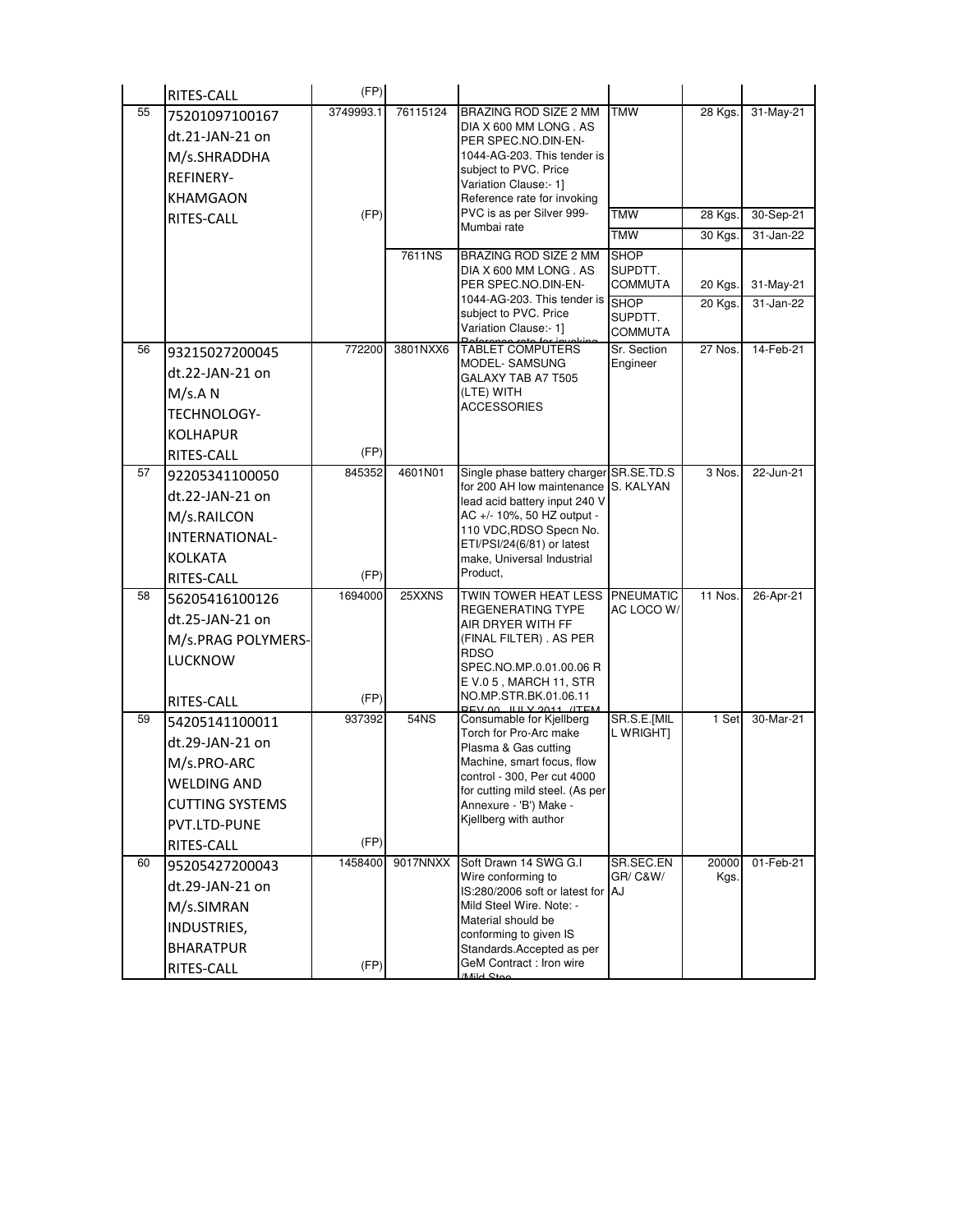| 61 | 50205020100003            | 31386348   | 5656N001 | Trans-receiver handheld 5                               | Sr. Section               | 910 Set  | 01-May-21 |
|----|---------------------------|------------|----------|---------------------------------------------------------|---------------------------|----------|-----------|
|    | dt.01-JAN-21 on           |            |          | Watt Digital VHF set along<br>with two set of OEM       | Engineer                  |          |           |
|    | M/s.MICROMAP              |            |          | approved rechargeable                                   |                           |          |           |
|    | <b>ELECTRONIC SYSTEMS</b> |            |          | battery including one as                                |                           |          |           |
|    | PVT. LTD.-LUCKNOW         |            |          | spare, quick Battery<br>Charger, Helical Antenna        |                           |          |           |
|    |                           |            |          | and Belt clip conforming to                             |                           |          |           |
|    |                           |            |          | RDSO <sub>s</sub>                                       |                           |          |           |
|    |                           |            |          |                                                         |                           |          |           |
|    | RITES-CALL                | (FP)       | 5656N002 | Trans-receiver handheld 5<br>Watt Digital VHF Set along |                           |          |           |
|    |                           |            |          | with two of OEM approved                                |                           |          |           |
|    |                           |            |          | rechargeable battery                                    |                           |          |           |
|    |                           |            |          | including one as spare,<br>quick Battery Charger,       |                           |          |           |
|    |                           |            |          | Helical Antenna and Belt                                |                           |          |           |
|    |                           |            |          | Clip conforming to RDSO<br>speci                        | Sr. Section               |          |           |
|    |                           |            | 5656N003 | Trans receiver handheld 5-                              | Engineer                  | 379 Set  | 01-May-21 |
|    |                           |            |          | Watt Digital VHF Set along                              |                           |          |           |
|    |                           |            |          | with two set of OEM                                     |                           |          |           |
|    |                           |            |          | approved rechargeable<br>battery including one as       |                           |          |           |
|    |                           |            |          | spare, quick battery charger,                           |                           |          |           |
|    |                           |            |          | helical antenna and belt clip<br>conforming to RDSO     |                           |          |           |
|    |                           |            |          |                                                         | TCI (HF)<br>CLA           | 811 Set  | 01-May-21 |
|    |                           |            | 5656N004 | Trans-receiver handheld 5                               |                           |          |           |
|    |                           |            |          | Watt Digital VHF set along                              |                           |          |           |
|    |                           |            |          | with two set of OEM<br>approved rechargeable            |                           |          |           |
|    |                           |            |          | battery including one as                                |                           |          |           |
|    |                           |            |          | spare, quick Battery<br>Charger, Helical Antenna        |                           |          |           |
|    |                           |            |          | and Belt clip conforming to                             |                           |          |           |
|    |                           |            |          | RDSO <sub>s</sub>                                       | Sr. Section               |          |           |
|    |                           |            |          |                                                         | Engineer                  | 0 Set    | 01-May-21 |
| 62 | 42205006100104            | 4580316.16 | 31XXNNS  | SET OF SCHAKU<br>COUPLER ASSEMBLY.                      | EMU<br><b>REHALS</b>      | 14 Set   | 14-May-21 |
|    | dt.14-JAN-21 on           |            |          | <b>SEMI PERMANENT</b>                                   | <b>MTN</b>                |          |           |
|    | M/s.ESCORTS               |            |          | COUPLER END 'A' WITH<br>BEARING BRACKET AND             |                           |          |           |
|    | LIMITED-FARIDABAD         |            |          | SEMI PERMANENT                                          |                           |          |           |
|    |                           |            |          | COUPLER END 'B' WITH                                    |                           |          |           |
|    | RITES-CALL                | (FP)       |          | BEARING BRACKET TO<br><b>DDSO SPECIFICATION No</b>      |                           |          |           |
| 63 | 41205005200127            | 695000     | 5701N1   | PC MODEL: ACER I3 7100<br>T WIN 10 HOME                 | DY.CAO.[T]<br><b>BBVT</b> | 20 Nos.  | 12-Feb-21 |
|    | dt.18-JAN-21 on           |            |          | EDITIONOR SIMILAR                                       |                           |          |           |
|    | M/s.KJM GROUP             |            |          |                                                         |                           |          |           |
|    | <b>SYSTEM SOLUTIONS-</b>  |            |          |                                                         |                           |          |           |
|    | THANE                     |            |          |                                                         |                           |          |           |
|    | RITES-CALL                | (FP)       |          |                                                         |                           |          |           |
| 64 | 93205538100036            | 610400     | 38XXN01  | Lock for CBC to RDSO Drg.<br>No. SK. 62724, Item No.8,  | Sr. Section<br>Engineer   | 500 Nos. | 28-Feb-21 |
|    | dt.19-JAN-21 on           |            |          | Alt. 22 OR Latest item No. 8                            |                           |          |           |
|    | M/s.FRONTIER ALLOY        |            |          | to Specification: RDSO STR<br>No. WD -70 -BD-10 REV-1.  |                           |          |           |
|    | STEELS LTD-KANPUR         |            |          |                                                         |                           |          |           |
|    |                           |            |          |                                                         |                           |          |           |
|    | RITES-CALL                | (FP)       |          |                                                         |                           |          |           |